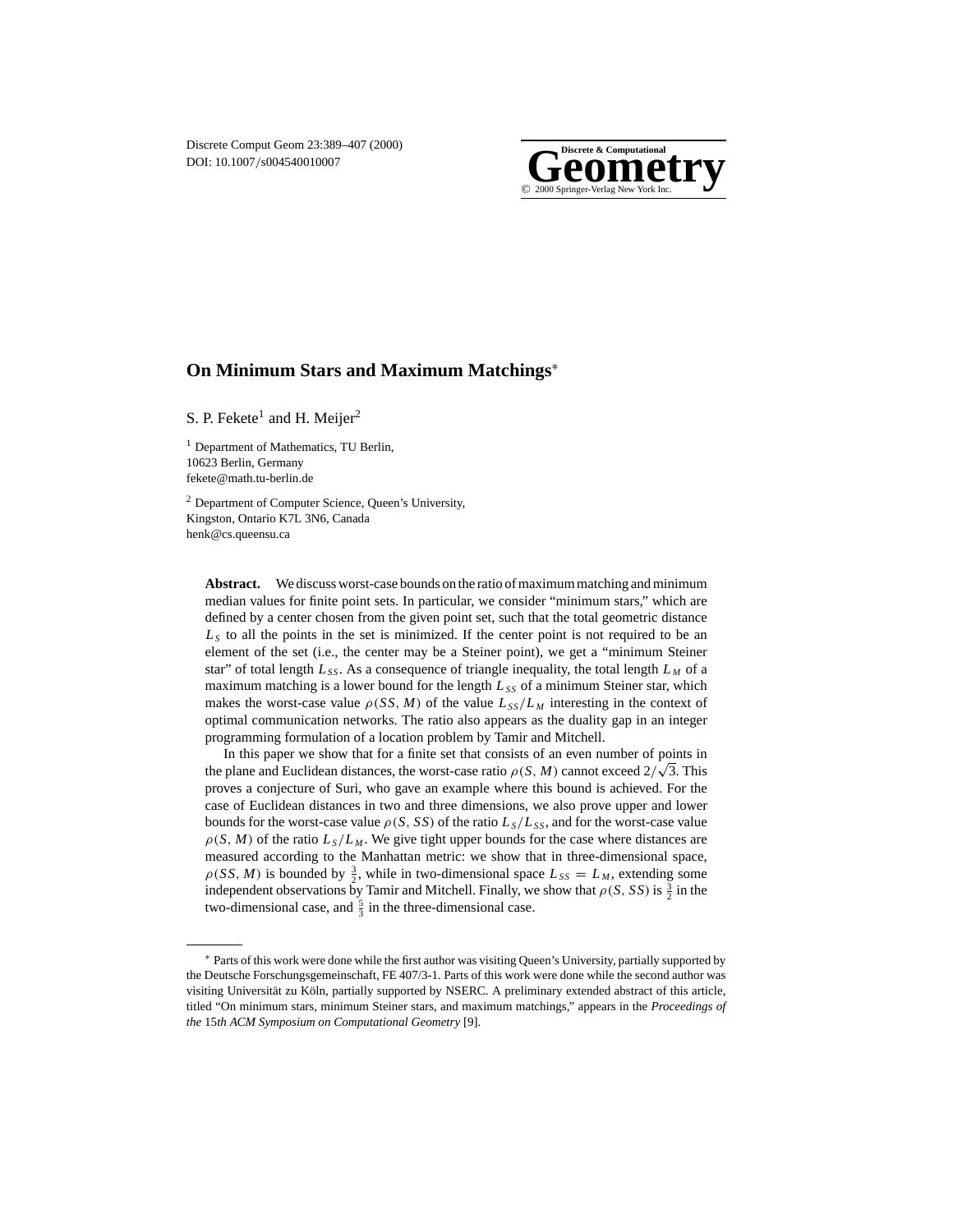#### **1. Introduction**

The problem of finding a maximum weight *matching* for a given set of vertices in a weighted graph is to find a set of disjoint edges, such that the total weight of all the edges is maximized. Determining an optimal matching is a classical algorithmic problem, and Edmonds's famous polynomial-time algorithm [7] is one of the milestones of combinatorial optimization.

On the other hand, it has been known for quite a while [11] that the task of finding a minimum weight *Steiner tree* is an NP-hard problem: find a network of smallest total length  $L_{ST}$  that connects all given points, while allowing additional "Steiner" points for connecting edges. This algorithmic intractability differs drastically from the case where no Steiner points are allowed, so that the connected network has to be a minimum weight spanning tree (MST) of weight  $L<sub>T</sub>$ , which can be solved very efficiently. Many aspects of optimal Steiner trees have been considered; see the book [13] for an overview. One of the most famous problems related to geometric Steiner trees deals with the worst-case value  $\rho(T, ST)$  of the ratio  $L_T/L_{ST}$ . As Du and Hwang [6] managed to prove for the case of planar point sets with Euclidean distances,  $\rho(T, ST)$  = agea t<br>2/√3.

A special type of Steiner tree problems arises in the context of location theory: The so-called *Weber problem* asks for the location of a single center point, such that the sum of distances from the given points to the center is minimized. (See [12]. [5] gives an overview and an extensive list of references.) It was shown by Bajaj [1] that even for the simple case of five points in the Euclidean plane, a solution can in general not be expressed by radicals. (In particular, it is impossible to construct an optimal solution by means of ruler and compass.) In the context of communication networks, the resulting tree has been called a *star*[10]. As in the case of general tree networks, we can distinguish the Steiner case (where the center point can be chosen anywhere) from the more restricted case, where the center point is required to be chosen from the given set. In the following we speak of "minimum Steiner stars" (with a total edge length denoted by  $L_{SS}$ ) and "minimum stars" (with a total edge length denoted by  $L_s$ ).

When dealing with algorithmically hard problems like the task of designing optimal communication networks, it is of great importance to provide good upper and lower bounds for an optimal solution. It has been pointed out by Fingerhut et al. [10] that *L <sup>M</sup>* is a lower bound for  $L_{SS}$ , which is an upper bound for  $L_{ST}$ . This makes it interesting to consider the worst-case value  $\rho(SS, M)$  of the ratio  $L_{SS}/L_M$ . It was conjectured by Suri [16] that for the case of points in the plane with Euclidean distances,  $\rho(SS, M)$ Surf [16] that for the case of points in the plane with Euclidean distances,  $\rho$ (SS, M) is  $2/\sqrt{3}$ —the Steiner tree ratio. Proving this conjecture is one of the main results of this paper. In addition, we consider the behavior of the worst-case bounds  $\rho(S, SS)$ for  $L_S/L_{SS}$ , and  $\rho(S, M)$  for  $L_S/L_M$ . The ratio  $L_S/L_{SS}$  appears in location problems, where the sum of distances from a depot to a set of positions is to be minimized. (See the book by Drezner [5] for an overview in location theory.) If the depot may be chosen arbitrarily, we get total cost  $L_{SS}$ . If the depot has to be chosen from the given set of positions, we get a cost of  $L<sub>S</sub>$ . Thus, the worst-case ratio can be interpreted as a bound on the possible payoff from opening a new depot.

For the case of Euclidean distances in two and three dimensions, we prove upper and lower bounds for all these worst-case values.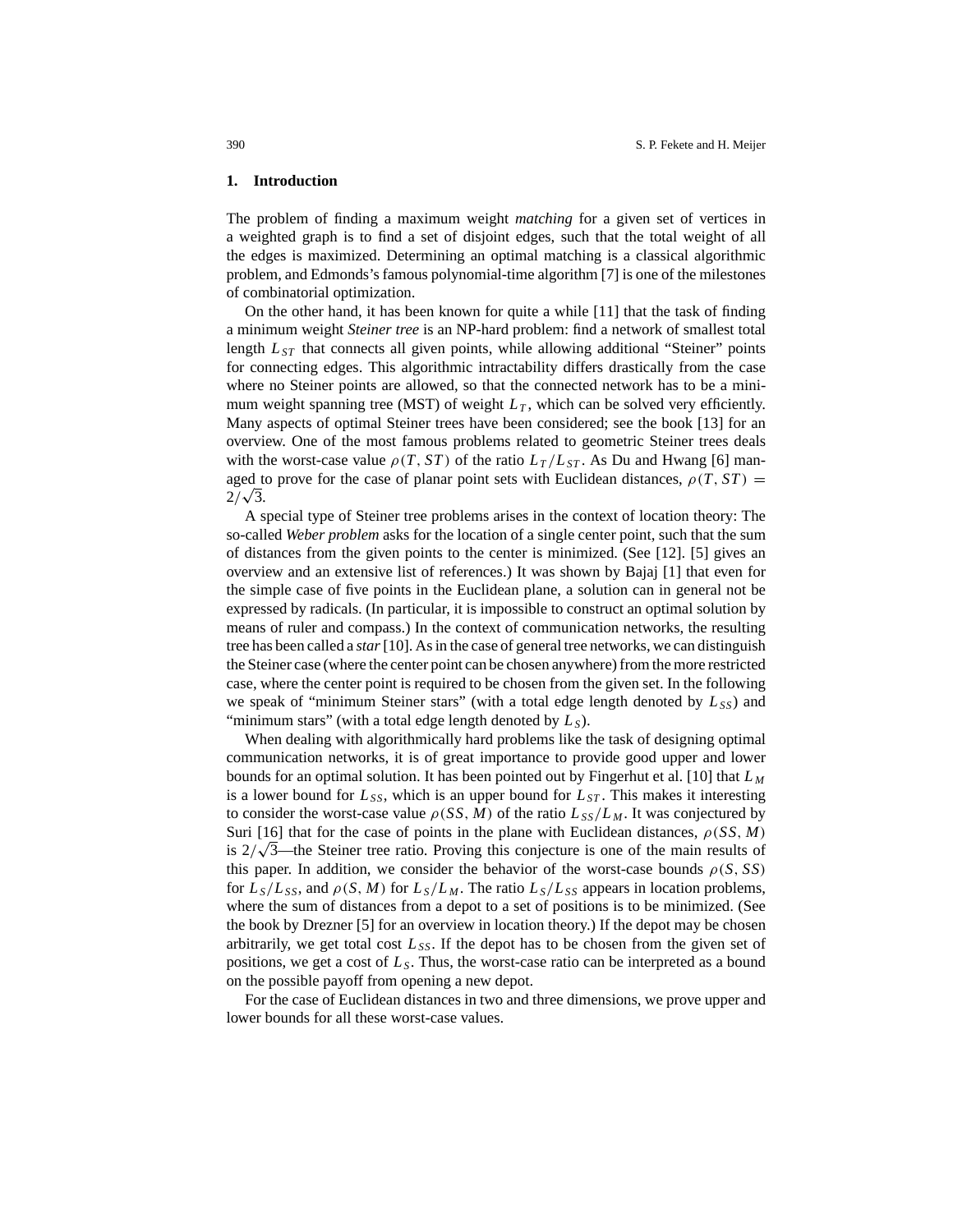The above problems are also of interest when distances are not measured according to the Euclidean metric. Of particular relevance is the case of rectilinear (or "Manhattan") distances, which arises in the context of VLSI layout. Tamir and Mitchell [17] have considered  $\rho(SS, M)$  for the case of rectilinear distances, motivated by questions from cost allocation for cooperative matching games. They prove that in the case of points in the plane,  $L_{SS}/L_M = 1$ , which implies that the core of a related matching game is nonempty. By establishing a tight upper bound on  $\rho$  (*SS*, *M*), we can establish the largest possible value of the duality gap for their integer programming formulation for the case of Euclidean distances. In Section 5 we prove that, for the case of Manhattan distances,  $\rho(SS, M) = \frac{3}{2}$  and  $\rho(S, SS) = \frac{3}{2}$ . Section 6 deals with Manhattan distances in three-dimensional space. We show that  $\rho(SS, M) = \frac{3}{2}$ ,  $\rho(S, M) = \frac{5}{3}$ , while  $\rho(S, M)$ lies between  $\frac{5}{3}$  and 2. (See Table 1 in Section 7 for an overview.)

Finally, we would like to note some further algorithmic implications: The result by Tamir and Mitchell [17] yields an  $O(n)$  time algorithm for finding a maximum weight matching for a planar point set with Manhattan distances. With some extra work, some of the underlying properties of minimum Steiner stars have been used by Fekete [8] to construct an  $O(n)$  time algorithm for finding a traveling salesman tour of maximum total length. (See the paper by Barvinok et al. [2] for more results on this problem.)

The rest of this paper is organized as follows. In Section 2 we introduce some basic notation and some general results. Section 3 deals with Euclidean distances in twodimensional space, while Section 4 contains results for the case of Euclidean distances in three-dimensional space. In Sections 5 and 6 we consider Manhattan distances in two- and three-dimensional space. The concluding Section 7 contains a discussion of remaining open problems.

#### **2. Preliminaries**

Let  $G = (V, E)$  be a graph with nonnegative edge weights  $w(e)$ . Throughout this paper the vertex set *V* of *G* is represented by a point set  $P = \{p_0, p_1, \ldots, p_{n-1}\}$  from Euclidean space, and edge weights correspond to geometric distances, according to some metric. A *star* of *P* is a set of *n* −1 edges (represented by line segments) connecting an element of *P* with all other elements of *P*. A *Steiner star* of *P* with center point *c* is a set of *n* edges (represented by line segments), connecting each point of *P* to *c*. A (perfect) matching of *P* is a set of  $n/2$  edges that pair each point of *P* with another unique point of *P*. In the remainder of this paper, any star, Steiner star, or matching is assumed to be a star, Steiner star, or matching of *P*, denoted by the symbols *ES*, *ESS*, and *EM* . Their lengths are denoted by  $||E_S||$ ,  $||E_{SS}||$ , and  $||E_M||$ , for a specified metric  $|| \cdots ||$ . Let  $E_S^*$ ,  $E_{SS}^*$ , and  $E_M^*$  denote a star, Steiner star, and matching of minimal, minimal, and maximal length, respectively. For easier notation, we write  $L_S$ ,  $L_{SS}$ , and  $L_M$  for  $||E^*_S||$ ,  $||E^*_S||$ , and  $||E^*_{M}||$ ; furthermore, we denote by  $\rho(X, Y)$  (with *X*, *Y* = *S*, *SS*, *M*) the worst-case ratio sup<sub>*P*∈*Rd*</sub>  $L_X/L_Y$ .

Before we consider various geometric instances, we note a general bound on ratios that holds for all weight functions on the edges, even if we do not have triangle inequality.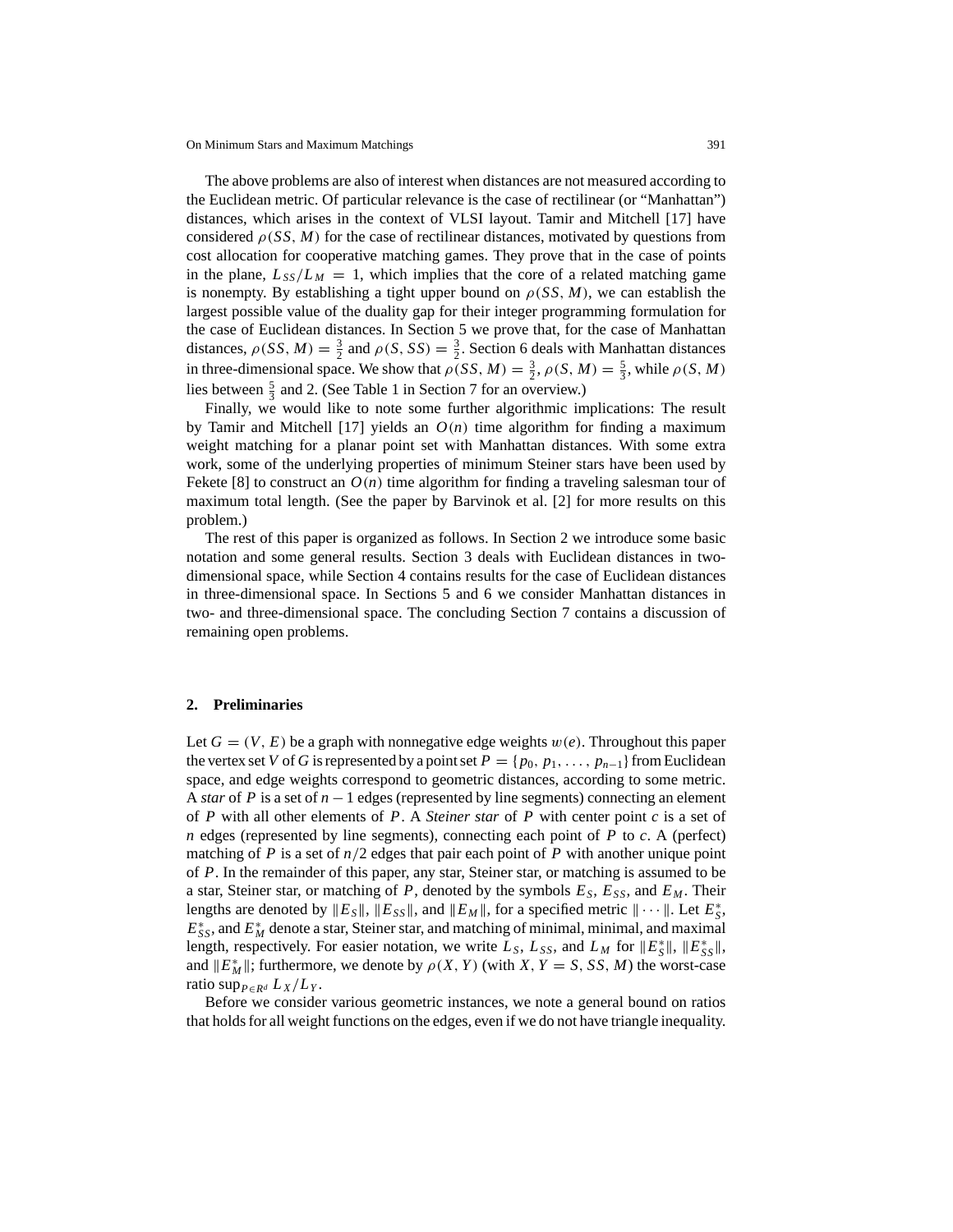# **Observation 1.** *For arbitray weighted graphs G, we have*  $\rho(S, M) = 2$ .

*Proof.* Let matrix *A* be the distance matrix of the points in *P*, so  $A(i, j)$  is the distance between  $p_i$  and  $p_j$ . Let *S* be the sum of all entries in *A*. Since  $L_s$  is the minimal row sum of *A*, we have by the pigeonhole principle that  $L_S \leq S/n$ . The maximal matching consists of  $n/2$  elements of A, so again by the pigeonhole principle we have  $L_M \geq S/(2n)$ . Hence,

$$
L_S \leq S/n \leq 2L_M.
$$

To see that the ratio  $L_s/L_M$  can be arbitrarily close to 2, even if we assume triangle inequality, consider the complete graph on *n* vertices, with all edge weights being 1. Then  $L_S = (n - 1)$ , and  $L_M = n/2$ . □

For the value  $\rho(S, SS)$ , we note the following:

**Observation 2.** Assuming triangle inequality, we have  $\rho(S, SS) = 2$ . Without triangle *inequality*, ρ(*S*, *SS*) *is unbounded*.

*Proof.* Let *c* be the center of an optimal Steiner star. Let  $v_0 \in V$  be a vertex closest to *c*, and let  $w(c, v_0) = d$ . Then by triangle inequality,  $w(v_0, v_i) \leq w(v_0, c) + w(c, v_i)$ , so the star  $St(v_0)$  with center  $v_0$  satisfies  $L_s \leq ||St(v_0)|| \leq (n-1)d + L_{SS} \leq 2L_{SS}$ .

To see that the bound of 2 is tight, let *G* be the complete graph on *n* vertices, with all edge weights being 2. Let  $\overline{G} = (V \cup \{c\}, \overline{E})$  be a complete graph on  $(n + 1)$  vertices, with all edges adjacent to *c* having weight 1. Then  $L_S = 2(n - 1)$  and  $L_{SS} = n$ .

For a class of examples without triangle inequality and unbounded  $\rho(S, SS)$ , let  $G = (V, E)$  be the complete graph on *n* vertices, with each edge having weight 2*N*. Let  $\overline{G} = (V \cup \{c\}, \overline{E})$  be the complete graph on  $(n + 1)$  vertices, with all edges adjacent to *c* having weight 1. Then  $L_S = 2N(n - 1) > Nn = NL_{SS}$ . □

In a geometric setting, distances in an arrangement of points are far more restricted, so the above bounds may no longer be best possible. It is the main purpose of this paper to provide tight estimates for geometric scenarios.

#### **3. Euclidean Distances in Two-Dimensional Space**

Throughout this and the following section we consider arrangements of points in twoand three-dimensional space, with distances measured according to the Euclidean metric. At several occasions, we make use of the following lemma:

**Lemma 1.** *Given a triangle with edge lengths a*, *b*, *and c*, *where the angle* γ *opposite c* is bounded from below by  $\varphi > 0$ . Then we have  $a + b \leq \sqrt{2/1 - \cos \varphi} \cdot c$ . For the *s s sounded from below by*  $\varphi > 0$ *. Then we have*  $a + b \leq \sqrt{2}/1 - \cos \varphi \cdot c$ *. For the special case*  $\varphi = 2\pi/3$ *, we get*  $a + b \leq 2/\sqrt{3} \cdot c$ *; for*  $\varphi = \pi/2$ *, we get*  $a + b \leq \sqrt{2} \cdot c$ *.* 

*Proof.* By triangle inequality, we have  $a + b \ge c$ , so  $(a+b)^2/c^2$  is bounded from below by 1. By the cosine theorem, we have  $(a + b)^2/c^2 = (a + b)^2/(a^2 + b^2 - 2ab \cos γ)$ .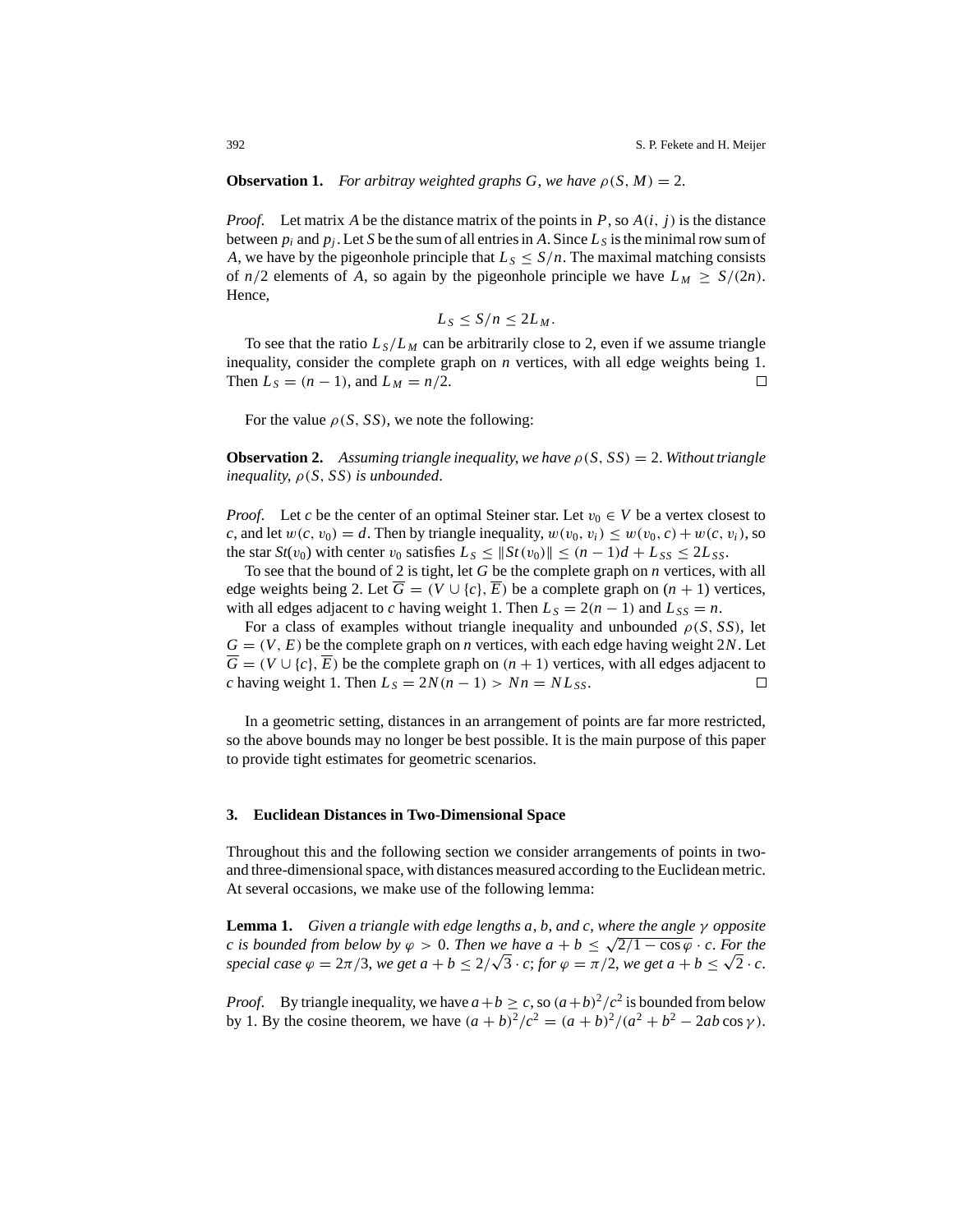This expression is symmetric in *a* and *b* and attains the lower bound of 1 for *a* = 0 or  $b = 0$ , and the maximum is attained for  $a = b$ , from which the claim follows. □

#### 3.1. *Minimum Steiner Stars and Maximum Matchings*

In this subsection we give a proof of Suri's conjecture [16]. Throughout the section, distances are measured according to the Euclidean metric. The key idea is to make use of Lemma 1 and construct a matching that guarantees that the angle between the connections of the matched points and the origin has a good lower bound.

Let *l* be a directed line in the plane. We say that *l* is a *halving line* of *P* if at most half of the points of *P* are to the right of *l* and at most half of the points of *P* are to the left of *l*.

**Lemma 2.** *For point sets P in two-dimensional space we can find three directed lines l*0, *l*1, *and l*<sup>2</sup> *such that the three lines intersect in a common point*, *all three lines are halving lines of P and the smallest angle between any two lines is*  $\pi/3$ .

*Proof.* See Fig. 1. The collection of halving lines for a given direction  $\alpha$  form a directed closed strip which we call  $S_\alpha$ . Consider the strips  $S_0$ ,  $S_{\pi/3}$ , and  $S_{2\pi/3}$ . If these three strips have a point in common, we are done. Therefore assume without loss of generality that  $S_0 \cap S_{\pi/3}$  lies to the left of  $S_{2\pi/3}$ . It follows that  $S_{\pi} \cap S_{4\pi/3}$  lies to the right of  $S_{5\pi/3}$ .



**Fig. 1.** Finding a small Steiner star and a large matching.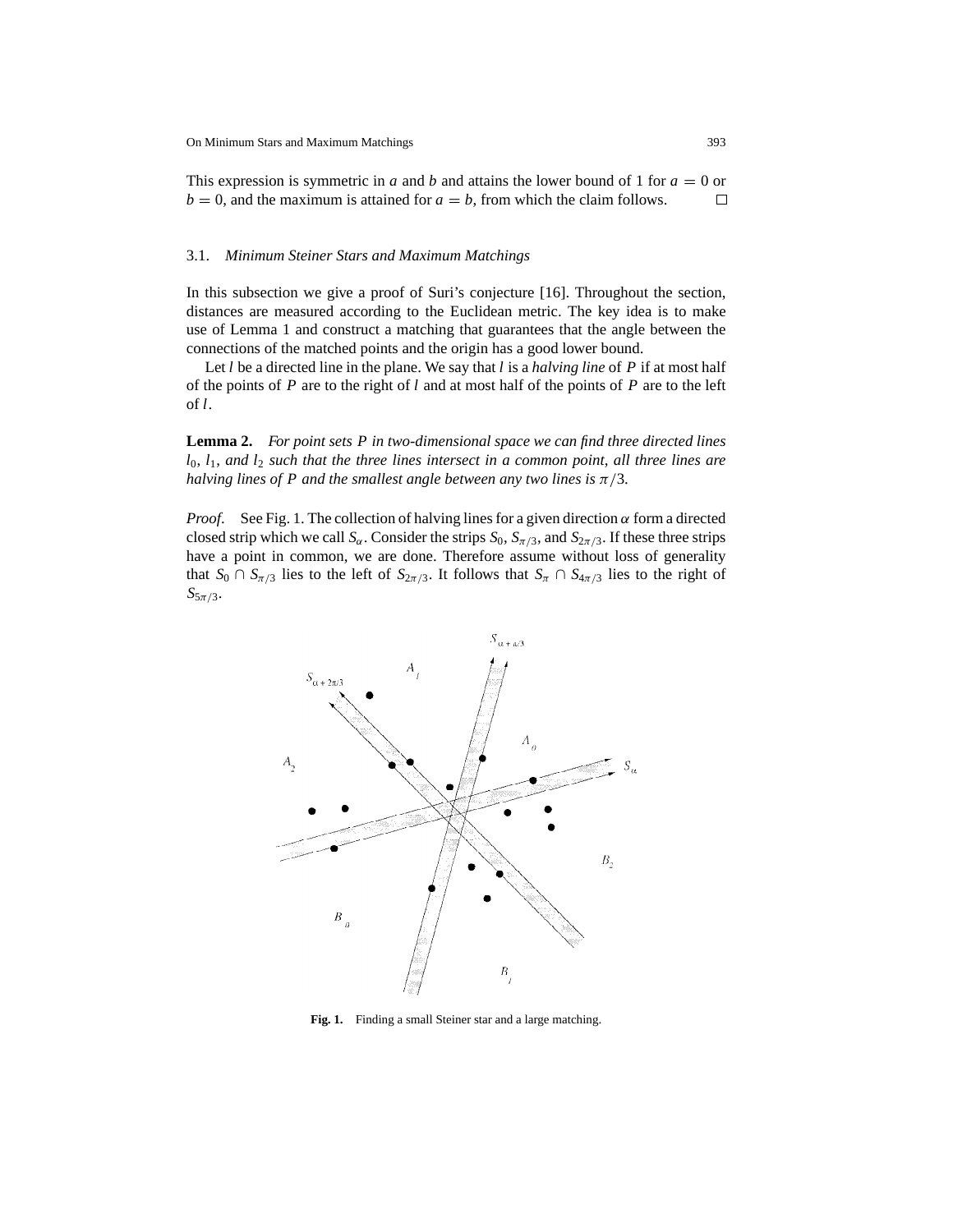We now consider the strips  $S_\alpha$ ,  $S_{\alpha+\pi/3}$ , and  $S_{\alpha+2\pi/3}$ , where  $\alpha$  increases from  $\alpha = 0$  to  $\alpha = \pi$ . The three strips move in a continuous manner. Suppose that for no value of  $\alpha$  do the three strips have a point in common. Then  $S_\alpha \cap S_{\alpha+\pi/3}$  stays to the left of  $S_{\alpha+2\pi/3}$ , which contradicts the fact that  $S_\pi \cap S_{4\pi/3}$  lies to the right of  $S_{5\pi/3}$ . Therefore there is a value of  $\alpha$  for which the three strips  $S_{\alpha}$ ,  $S_{\alpha+\pi/3}$ , and  $S_{\alpha+2\pi/3}$  have a point in common, which proves the lemma. □

**Theorem 1.** *For point sets P of even cardinality in two-dimensional space with* **Euclidean distances, we have**  $\rho$ (SS, M) =  $2/\sqrt{3}$ .

*Proof.* The following example with  $L_{SS}/L_M = 2/\sqrt{3}$  was given by Suri. Suppose *n* is divisible by 6. Place *n*/3 points on each corner of an equilateral triangle with sides of length  $2\sqrt{3}$ . Then  $L_{SS} = 2n$  and  $L_M = n\sqrt{3}$ .

gth  $2\sqrt{3}$ . Then  $L_{SS} = 2n$  and  $L_M = n\sqrt{3}$ .<br>To see that  $\rho(SS, M) \leq 2/\sqrt{3}$ , find three lines  $l_0, l_1$ , and  $l_2$  as shown in Fig. 1, such that the three lines intersect in a common point, all three lines are halving lines for *P* and the smallest angle between any two lines is  $\pi/3$ . These lines divide *P* into six sets  $A_0$ ,  $A_1$ ,  $A_2$ ,  $B_0$ ,  $B_1$ , and  $B_2$ , where  $A_i$  lies opposite  $B_i$  for all *i*, as shown in Fig. 1. By assigning the points of *P* on the three lines to only one of the sets it belongs to, we can assume that  $|A_0| + |A_1| + |A_2| = n/2 = |B_0| + |B_1| + |B_2|$ , as well as  $|A_0| + |A_1| + |B_2| =$  $n/2 = |B_0| + |B_1| + |A_2|$ , and  $|A_0| + |B_1| + |B_2| = n/2 = |B_0| + |A_1| + |A_2|$ . This implies  $|A_i|=|B_i|$  for all *i*.

Let *O* be the intersection of  $l_0$ ,  $l_1$ , and  $l_2$ . Construct a Steiner star  $E_{SS}$  with *O* as its center. Now choose an (arbitrary) perfect matching  $E_M$  of the points in  $A_i$  with the points in *Bi* for all *i*.

We know that by construction, for each edge  $(p, q)$  in  $E_M$ , the angle  $\angle(p, 0, q)$  is bounded from below by  $\varphi = 2\pi/3$ . By Lemma 1, this implies  $\|p - \theta\| + \|0 - q\| \le$ bounded from below by  $\varphi = 2\pi/3$ . By Lemma 1, this implies  $||p||^2$ <br> $2/\sqrt{3} \cdot ||p - q||$ . So  $L_{SS} \le ||E_{SS}|| \le 2/\sqrt{3} \cdot ||E_M|| \le 2/\sqrt{3} \cdot L_M$ . П

## 3.2. *Minimum Stars and Minimum Steiner Stars*

We turn to the possible values of  $\rho(S, SS)$ . As we noted in the Introduction, this ratio appears in location problems like the Weber problem, where the sum of distances from a depot to a set of positions is to be minimized. Here we give bounds on the worst-case value of the possible payoff from opening a new depot.

Since  $L_s \geq L_{SS}$ , we assume without loss of generality that the star center *c* of an optimal Steiner star  $E_{SS}^*$  is not an element of *P*.

Let the line segments, or rays, of a Steiner star be  $r_i$ , and denote their lengths by  $a_i$ . Let  $\alpha_i$  be the angle between the positive *x*-axis and ray  $r_i$ .

**Lemma 3.** *For the angles*  $\alpha_i$  *of*  $E_{SS}^*$ , *and any*  $\theta$ , *we have the local optimality condition* 

$$
\sum_{i=0}^{n-1} \cos(\alpha_i + \theta) = 0.
$$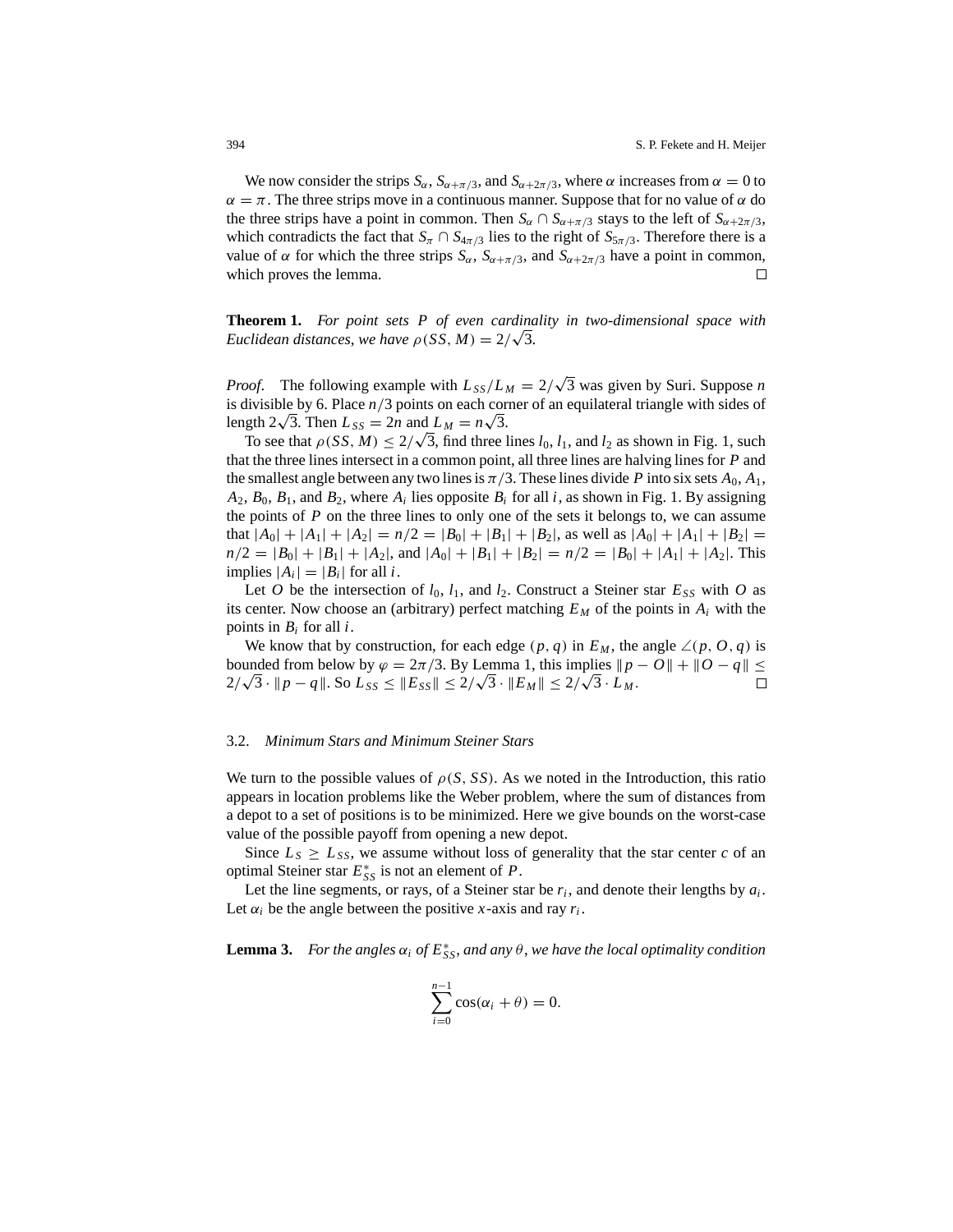*Proof*. For the given Steiner star center, the sum of distances is locally minimal, so the projection of the gradient onto any line must disappear; by linearity of the derivative,  $\sum_{i=0}^{n-1}$  cos( $\alpha_i + \theta$ ) is the projection of the derivative onto the line that encloses an angle of  $\theta$  with the origin. □

**Lemma 4.** *Let*  $E_{SS}$  *be a Steiner star of*  $P = \{p_0, \ldots, p_{n-1}\}$  *and let*  $a_i, r_i$ *, and*  $\alpha_i$  *be defined as above. Let*  $b_i$  *be the distance between*  $p_0$  *and*  $p_i$ *. In the special case that all points of P lie on a circle centered at c, of radius*  $a_0 = a_i$  *for all i, the local optimality condition*

$$
\sum_{i=0}^{n-1} \cos(\alpha_i + \theta) = 0 \quad \text{implies that} \quad \sum_{i=0}^{n-1} b_i \le a_0 n \sqrt{2}.
$$

*Proof.* We have  $\sum_{i=0}^{n-1} \cos(\alpha_i + \theta) = 0$  for all  $\theta$ , so without loss of generality we can assume that *P* is rotated around the origin so that  $p_0 = (a_0, 0)$ . We have

$$
b_i = 2a_0 \sin\left(\frac{\alpha_i}{2}\right) = a_0 \sqrt{2(1 - \cos \alpha_i)}
$$

(see also Fig. 2). The function  $f(\alpha) = \sqrt{1 - \cos \alpha}$ , where  $0 \le \alpha < 2\pi$ , is a concave function of  $\cos \alpha$ . By Jensen's inequality [15] we have

$$
\sum_{i=0}^{n-1} \frac{1}{n} \sqrt{1 - \cos \alpha_i} \le \sqrt{1 - \left(\sum_{i=0}^{n-1} \frac{1}{n} \cos \alpha_i\right)} = 1,
$$

from which the result follows.



**Fig. 2.** Length of a chord in a circle.

 $\Box$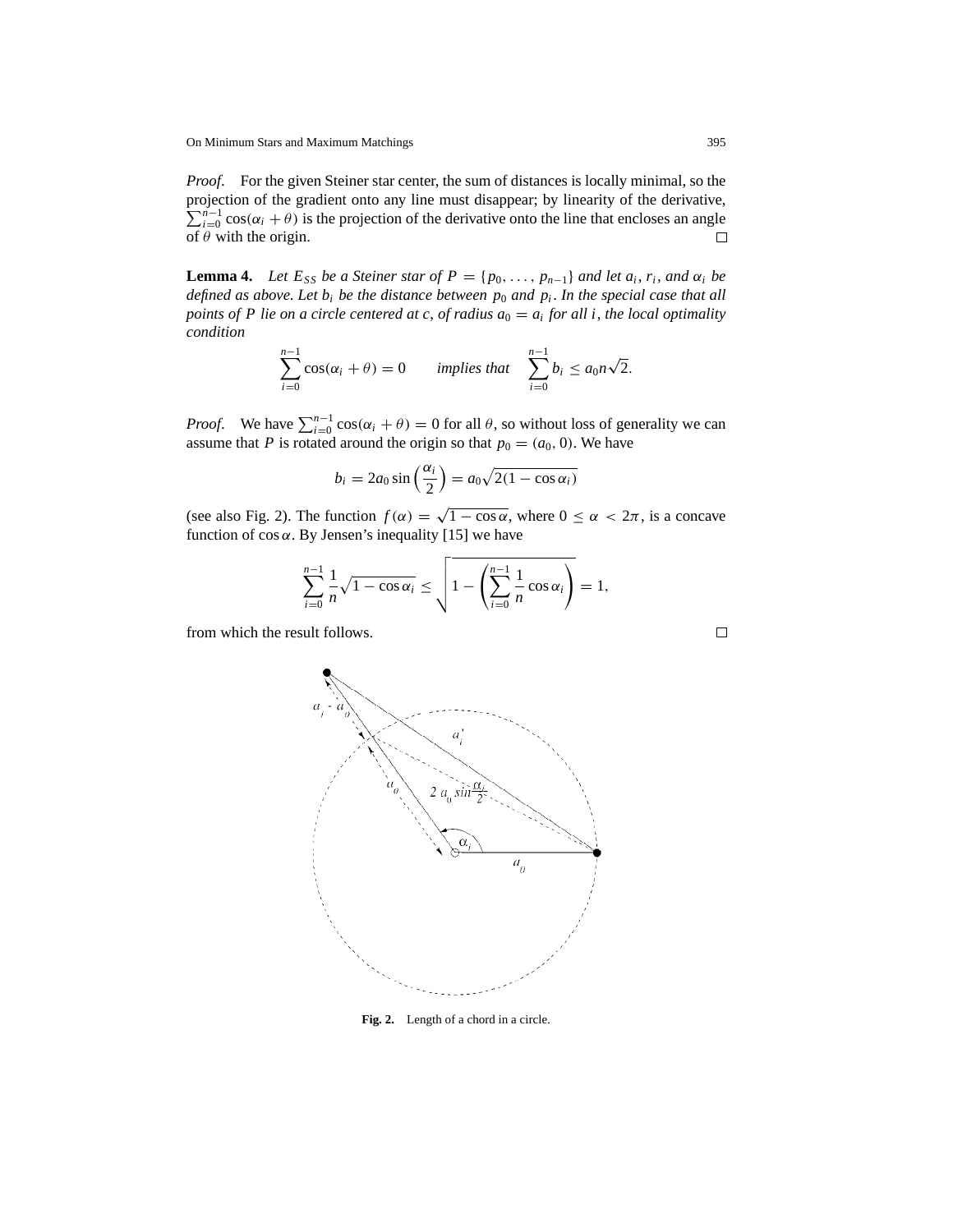Now we can prove the following upper bound:

**Theorem 2.** *For point sets P in two-dimensional space with Euclidean distances*, *we have*  $4/\pi \leq \rho(S, SS) \leq \sqrt{2}$ .

*Proof.* For the lower bound, choose P to be a set of points spaced evenly on the unit circle. Assume that *P* includes the point  $(x, y) = (0, -1)$ . The center of  $E_{SS}^*$  is the center of the circle, so  $L_{SS} = n$ . Consider the star  $E_S$  centered at  $(0, -1)$ . Denote the rays of  $E<sub>S</sub>$  by  $r<sub>i</sub>$  and their lengths by  $a<sub>i</sub>$ . Let  $\alpha<sub>i</sub>$  be the angle between the positive *x*-axis and ray  $r_i$ . We have  $a_i = 2 \sin \alpha_i$ . Therefore the average ray length in the limit is

$$
\frac{1}{\pi} \int_0^{\pi/2} 4 \sin \alpha \, d\alpha = \frac{4}{\pi}.
$$

Now consider the upper bound. If the center of  $E_{SS}^*$  is an element of  $P$ , the bound holds, so assume that the center of the  $E_{SS}^*$  is not an element of *P*. Without loss of generality assume that the center of  $E_{SS}^*$  is the origin, that  $r_0$  is a shortest ray, and that  $r_0$ runs along the positive *x*-axis, as shown in Fig. 2.

Consider the star  $E_s$  centered at the endpoint of  $r_0$ . Denote the rays of  $E_s$  by  $r_i'$  and their length by  $a'_i$ . Using triangle inequality we have

$$
a'_i \leq (a_i - a_0) + 2a_0 \sin\left(\frac{\alpha_i}{2}\right).
$$

So from Lemma 4 we have

$$
L_S \leq ||E_S|| = \sum_{i=0}^{n-1} a'_i \leq \sum_{i=0}^{n-1} a_i - na_0 + na_0\sqrt{2}
$$
  
 
$$
\leq L_{SS} + L_{SS}(\sqrt{2} - 1) = \sqrt{2} \cdot L_{SS}.
$$

#### 3.3. *Minimum Stars and Maximum Matchings*

It is not hard to derive upper and lower bounds for  $\rho(S, M)$  by using the previous results of this section:

**Theorem 3.** *For point sets P of even cardinality in two-dimensional space with Eu-***Theorem 3.** For point sets P of even cardinality in clidean distances, we have  $\frac{4}{3} \le \rho(S, M) \le 2\sqrt{2}/\sqrt{3}$ .

*Proof*. The upper bound follows immediately from Theorems 1 and 2.

For the lower bound, suppose *n* is divisible by 6, and place *n*/3 points on each corner of an equilateral triangle with sides of length 6. Then  $L_S = 4n$  and  $L_M = 3n$ . □

#### **4. Euclidean Distances in Three-Dimensional Space**

Now we turn to point sets in three-dimensional space under Euclidean distances. Again, we start by providing tools for the ratio  $\rho(SS, M)$ .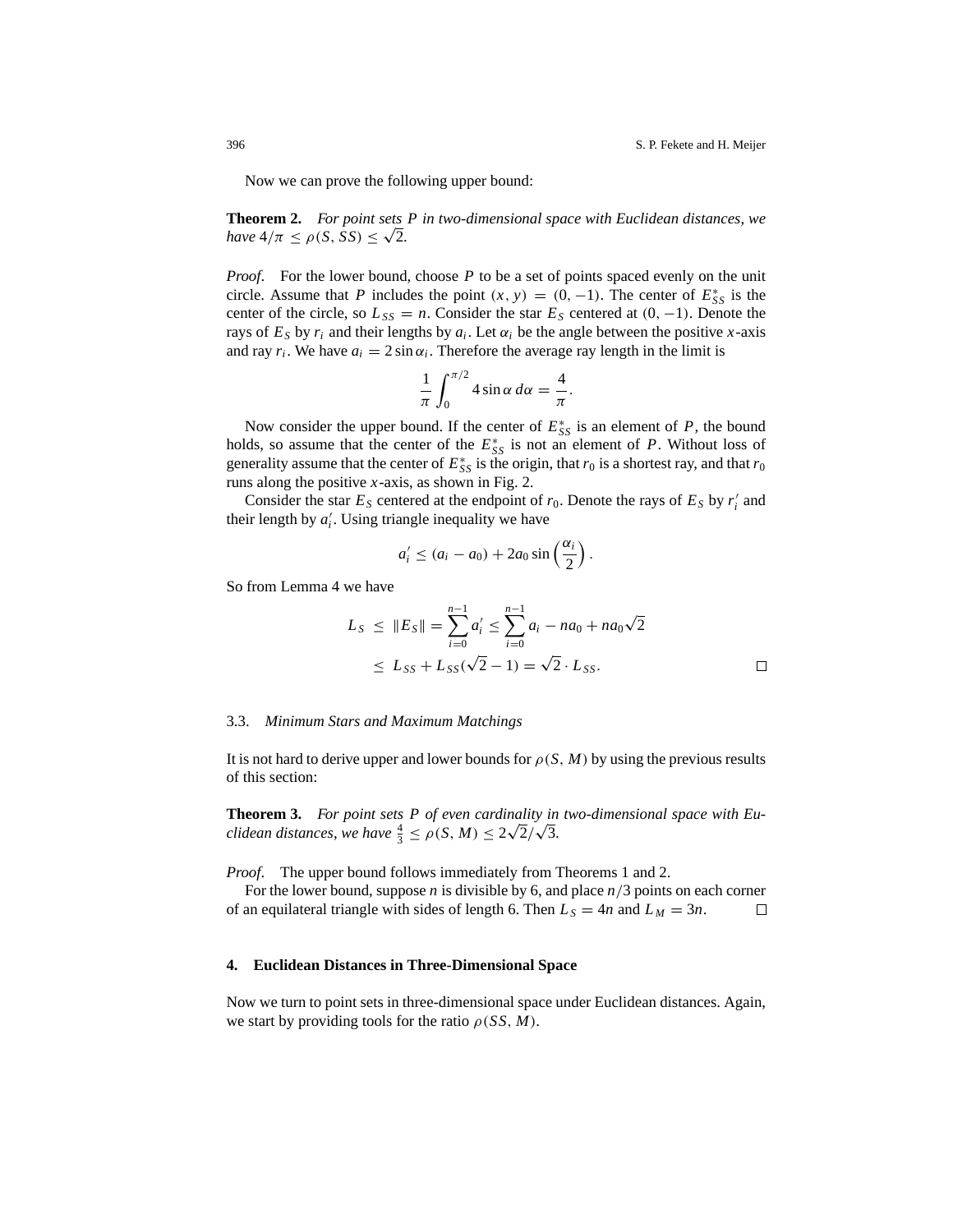Following an idea similar to the one from Section 3.1, we show that there always exist three orthogonal planes that partition *P* into eight octants such that opposite octants contain the same number of points.

Let *p* be a plane. We say that *p* is a halving plane of *P* if at most half of the points of *P* are on one side of *p* and at most half of the points of *P* are on the other side of *p*.

Let  $p_0$ ,  $p_1$ , and  $p_2$  be three orthogonal planes, each of which is a halving plane of *P*. Each plane  $\Pi_i$  divides *P* into points above  $\Pi_i$ , on  $\Pi_i$ , and below  $\Pi_i$ . Let  $Q_0^i$  be the points in *P* below  $\Pi_i$  and let  $Q_1^i$  be the points in *P* above  $\Pi_i$ . We assign the points on  $\Pi_i$  to either  $Q_0^i$  and  $Q_1^i$  in such a way that  $|Q_0^i| = |Q_1^i|$ . We call  $|Q_0^i|$  and  $|Q_1^i|$  the set of points below and above  $\Pi_i$ , respectively, even though some of these points may in fact lie on  $\Pi_i$ . We define, for *i*, *j*,  $k \in \{0, 1\}$ ,

$$
Q_{ijk}=Q_i^2\cap Q_j^1\cap Q_k^0.
$$

For example,  $Q_{110}$  is the set of points in *P* above  $\Pi_2$ , above  $\Pi_1$ , and below  $\Pi_0$ . Since  $|Q_0^i| = |Q_1^i|$ , we can derive the following equalities:

> $|Q_{000}|+|Q_{001}|=|Q_{110}|+|Q_{111}|,$  $|Q_{100}|+|Q_{101}|=|Q_{010}|+|Q_{011}|,$  $|Q_{000}|+|Q_{010}|=|Q_{101}|+|Q_{111}|,$  $|Q_{001}|+|Q_{011}|=|Q_{100}|+|Q_{110}|,$  $|Q_{000}|+|Q_{100}|=|Q_{011}|+|Q_{111}|,$  $|Q_{001}|+|Q_{101}|=|Q_{010}|+|Q_{110}|.$

We show that we can always find three orthogonal planes such that opposite octants, i.e.,  $Q_{ijk}$  and  $Q_{(1-i)(1-j)(1-k)}$  have the same cardinality.

**Lemma 5.** *For point sets P in three-dimensional space*, *we can find three orthogonal planes such that*  $|Q_{ijk}| = |Q_{(1-i)(1-i)(1-k)}|$  *for all i*, *j*, *k*.

*Proof.* Notice that it suffices to find three orthogonal planes such that  $|Q_{000}|=|Q_{111}|$ , since this implies that  $|Q_{ijk}|=|Q_{(1-i)(1-i)(1-k)}|$  for all *i*, *j*, *k*. We first assume that the points are in general position, in the sense that if we project all points in *P* onto the  $(z = 0)$  plane, then no three points are collinear and no line through two points is perpendicular to another line through two points. Let  $\Pi_2$  be a halving plane parallel to the  $(z = 0)$  plane. We map all points from *P* onto the  $(z = 0)$  plane, and call the projected points from  $Q_1^2$  and  $Q_0^2$  the black and white points, respectively.

The problem is now a two-dimensional one. Orthogonal halving planes  $\Pi_0$  and  $\Pi_1$ will become halving lines  $l_0$  and  $l_1$  in the projection. Let a directed line  $l$  be a halving line if at most half of the black and white points are to the left of *l* and at most half lie to the right of *l*. Because of the nondegeneracy assumption there are at most two points on a halving line *l*. The collection of halving lines for a given direction  $\alpha$  form a directed closed strip which we call  $S_\alpha$ . Let  $l_\alpha$  be the halving line in the middle of  $S_\alpha$ . Consider the strips  $S_\alpha$  and  $S_{\alpha+\pi/2}$ . The corresponding lines  $l_\alpha$  and  $l_{\alpha+\pi/2}$  divide the points into four subsets  $Q_{ij}$  for *i*,  $j \in \{0, 1\}$ , where  $Q_{ij}$  is the projection of  $Q_{0ij} \cup Q_{1ij}$ . Therefore  $|Q_{00}| = |Q_{11}|$  and  $|Q_{01}| = |Q_{10}|$ , as illustrated in Fig. 3.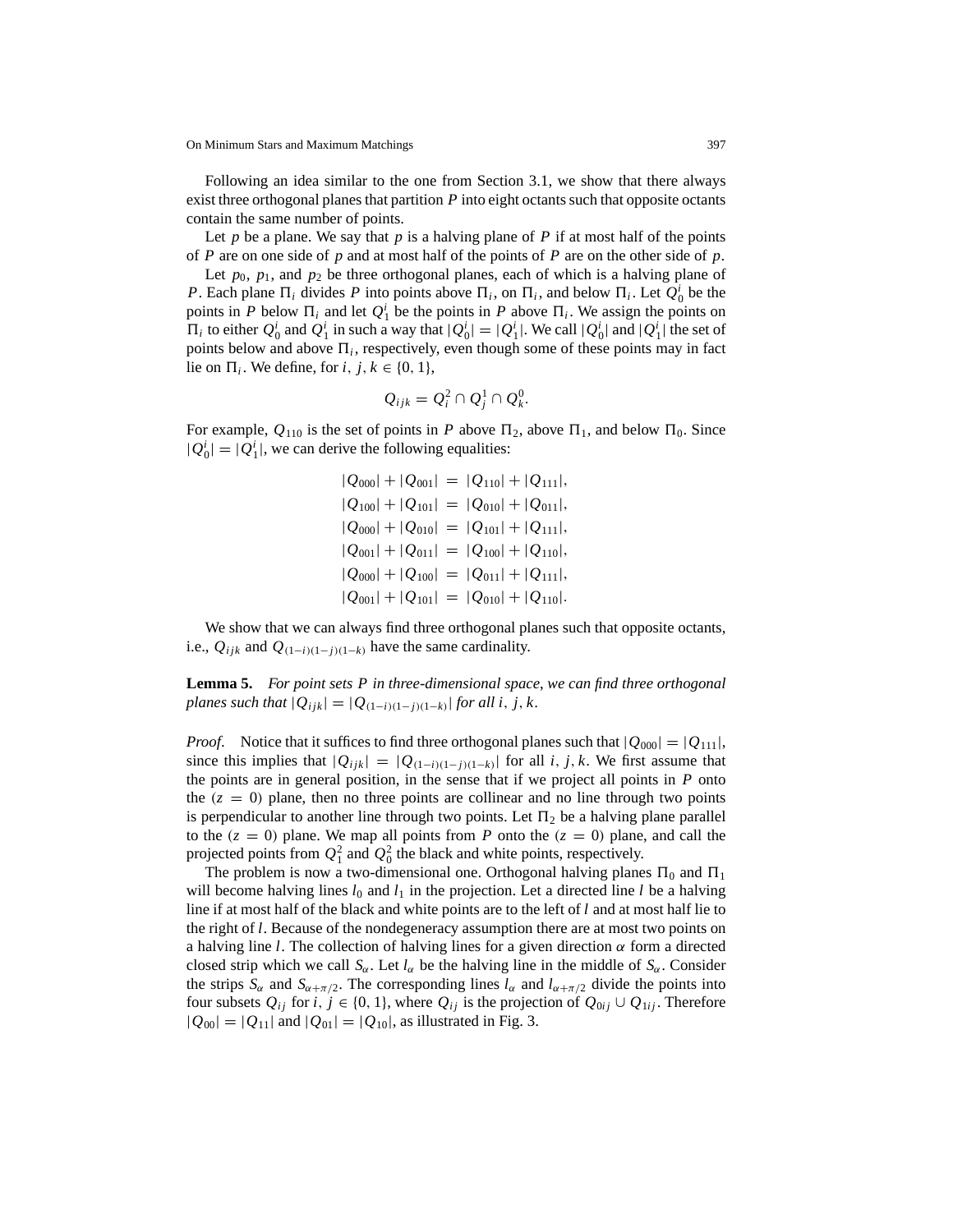

**Fig. 3.** Orthogonal halving strips.

As  $\alpha$  increases, at most one point is added to and at most one point is removed from  $Q_{ij}$  at any one time. Changes only occur when  $S_{\alpha}$  or  $S_{\alpha+\pi/2}$  is a line. Because of the nondegeneracy assumption it is not possible that both  $S_\alpha$  and  $S_{\alpha+\pi/2}$  are lines. Either

- the number of points in two opposite quadrants such as  $Q_{00}$  and  $Q_{11}$  both increase or both decrease, or
- two neighboring quadrants exchange a point.

In the first case,  $|Q_{000}|$  and  $|Q_{111}|$  either both increase, both decrease, or only one changes. It is not possible for  $|Q_{000}|$  to decrease and for  $|Q_{111}|$  to increase or vice versa. In the latter case, at most one of  $|Q_{000}|$  and  $|Q_{111}|$  changes. Therefore, if for some value of  $\alpha_0$  we have  $|Q_{000}| < |Q_{111}|$ , while for  $\alpha_1$  we have  $|Q_{000}| > |Q_{111}|$ , then there is an  $\alpha$  with  $\alpha_0 < \alpha < \alpha_1$  for which  $|Q_{000}| = |Q_{111}|$ .

Consider first the strips  $S_0$  and  $S_{\pi/2}$ . If  $|Q_{000}|=|Q_{111}|$ , then we are done. Therefore suppose that  $|Q_{000}| < |Q_{111}|$ . It follows that for strips  $S_{\pi}$  and  $S_{3\pi/2}$  we have  $|Q_{000}| >$  $|Q_{111}|$ . Therefore there is a value of  $\alpha$  with  $0 < \alpha < \pi$  for which  $|Q_{000}| = |Q_{111}|$ .

If the nondegeneracy assumption does not hold, we can move all points by an infinitesimal small distance, in such a way that the assumption does hold. The construction shown above gives three orthogonal halving planes of the perturbed set. The same planes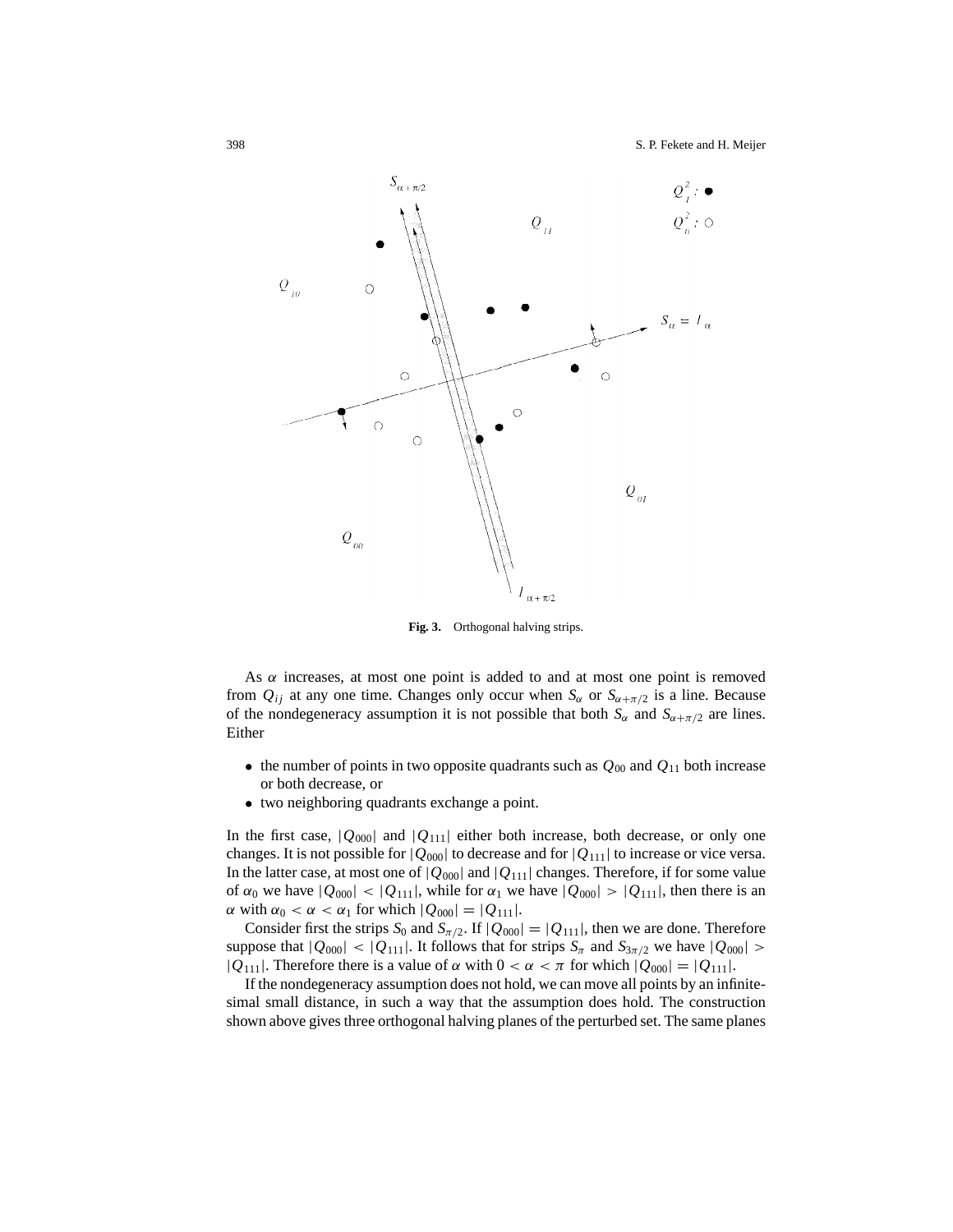partition *P* in the correct way, whereby the perturbation of a point that lies on a halving plane determines to which sides of the plane this point should be assigned. □

**Theorem 4.** *For sets of points P in three-dimensional space with Euclidean distances*, **Theorem 4.** For sets of points P in inree-dimension<br>we have the inequality  $\sqrt{3}/\sqrt{2} \le \rho(SS, M) \le \sqrt{2}$ .

*Proof*. For the lower bound, suppose *n* is divisible by 4. Place *n*/4 points on each corner *Proof.* For the lower bound, suppose *n* is divisible by 4. Place  $n/4$  points on of a tetrahedron with sides of length 2. Then  $L_{SS} = n\sqrt{3}/\sqrt{2}$  and  $L_M = n$ .

To prove the upper bound, find three orthogonal halving planes that satisfy the condition  $\|Q_{ijk}\| = \|Q_{(1-i)(1-i)(1-k)}\|$  for all *i*, *j*, *k*. Let *O* be the point of intersection of these three planes. Construct a Steiner star  $E_S S$  with *O* as its center. Construct a matching  $E_M$ by connecting points in each octant to points in the opposite octant.

For each edge  $(p, q)$  in  $E_M$ , the angle between the ray from O to p and the ray from *O* to *q* is bounded from below by  $\pi/2$ , from which we derive by Lemma 1 that  $||p - O|| + ||O - q|| \leq \sqrt{2} \cdot ||p - q||$ . So  $L_{SS} \leq ||E_{SS}|| \leq \sqrt{2} \cdot ||E_M|| \leq \sqrt{2} \cdot L_M$ . □

Next we discuss the worst-case value  $\rho(S, SS)$ .

**Theorem 5.** *For sets of points P in three-dimensional space with Euclidean distances*, **Theorem 5.** For sets of points P in three-divergheneously  $\frac{4}{3} \leq \rho(S, SS) \leq \sqrt{2}$ .

*Proof*. The proof for the upper bound is the same as the proof for the two-dimensional case shown in Theorem 2.

To see the lower bound, let *P* be a set of points evenly distributed over the unit sphere. Assume *P* includes the point  $(x, y, z) = (0, -1, 0)$ . The center of  $E_{SS}^*$  is the center of the sphere, so  $L_{SS} = n$ . Consider the star  $E_S$  centered at the point  $(0, -1, 0)$ . Denote the rays of  $E_S$  by  $r_i$  and their lengths by  $a_i$ . Let  $\alpha_i$  be the angle between the ( $y = 0$ ) plane and ray  $r_i$ . We have  $a_i = 2 \sin \alpha_i$ .

The average ray length can be computed as follows. Let  $\theta$  be the angle between a ray and the  $(y = 0)$  plane and let  $\varphi$  be the angle between the projection of the ray onto the (*y* = 0) plane and the positive *x*-axis. If  $\Delta\theta = \theta_1 - \theta_0$  and  $\Delta\varphi = \varphi_1 - \varphi_0$  are small, then the surface area covered by all rays with angles in this range is approximately equal to  $4 \sin \theta \cos \theta \Delta \varphi \Delta \theta$ , so the area of the surface of the sphere is

$$
\int_0^{\pi/2} \int_0^{2\pi} 4\sin\theta \cos\theta d\varphi d\theta = 4\pi
$$

and the average ray length is

$$
\frac{1}{4\pi} \int_0^{\pi/2} \int_0^{2\pi} (4\sin\theta\cos\theta)(2\sin\theta)d\varphi d\theta = \frac{4}{3}.
$$

We conclude our discussion on Euclidean distances:

**Observation 3.** *For point sets in three-dimensional space with Euclidean distances*,  $\frac{3}{2} \le \rho(S, M) \le 2.$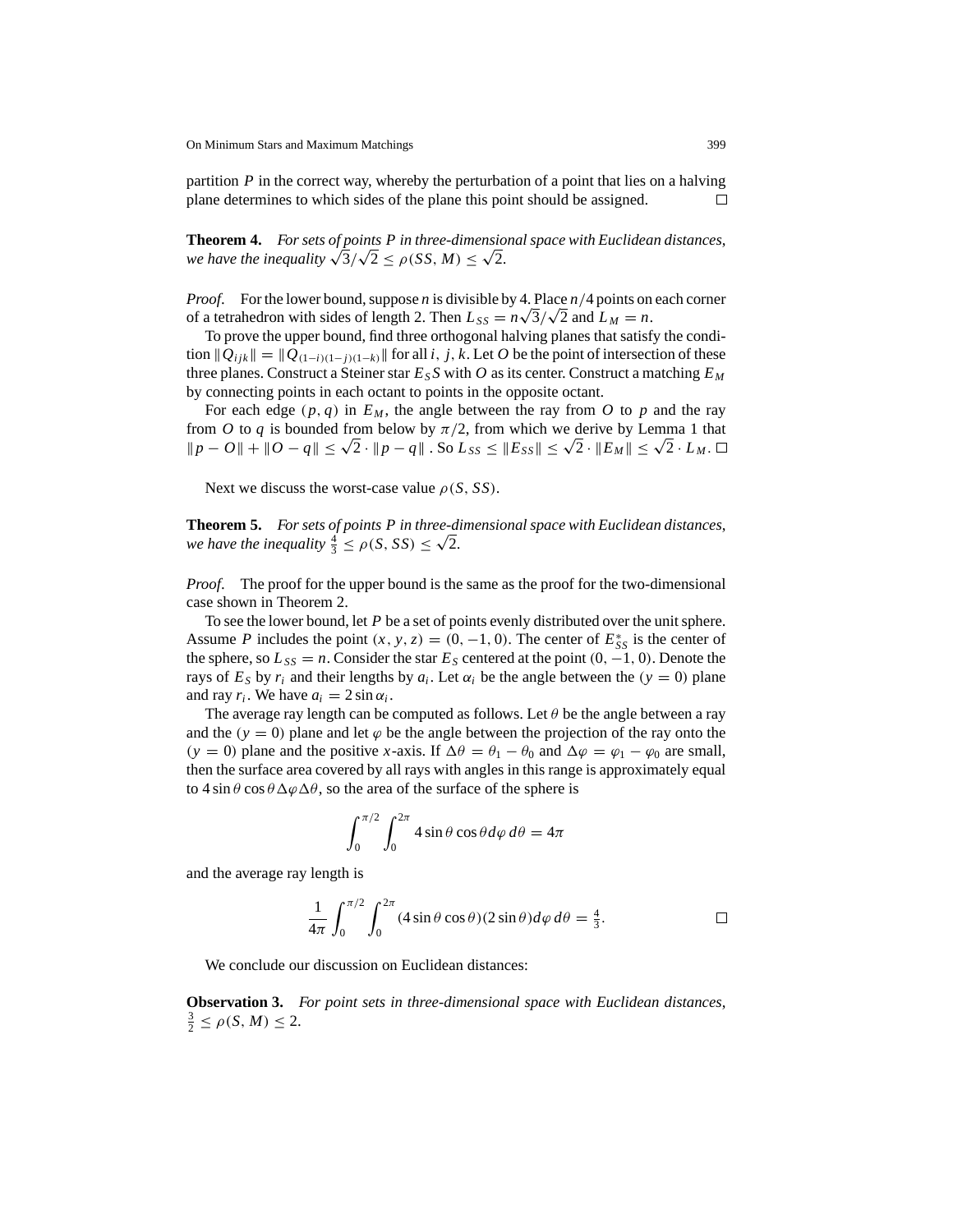*Proof.* We know from Observation 1 that  $\rho(S, M)$  cannot exceed 2. For the lower bound, suppose *n* is divisible by 8. Place *n*/4 points on each corner of a tetrahedron with sides of length 4. Then  $L_S = 3n$  and  $L_M = 2n$ . □

## **5. Manhattan Distances in Two-Dimensional Space**

## 5.1. *Minimum Steiner Stars and Maximum Matchings*

Independent from our work, the following proposition was also noted by Tamir and Mitchell [17]. Since some of the steps are of importance for our further results, we give a sketch of the proof.

**Proposition 1.** *For point sets P of even cardinality in two-dimensional space with Manhattan distances, we have*  $L_M = L_{SS}$ .

*Proof* (*Sketch*). It is not hard to see that the center for an optimal Steiner star must both be a median of the *x*-coordinates and the *y*-coordinates of the points in *P*. Assume without loss of generality that an optimal center is located at  $(0, 0)$  and consider the numbers  $n_1$ ,  $n_2$ ,  $n_3$ , and  $n_4$  of points in each of the four quadrants, with points on the boundary of two quadrants assigned in a suitable way. Using  $n_1 + n_2 = n_3 + n_4$  and  $n_2 + n_3 = n_4 + n_1$ , we get  $n_1 = n_3$  and  $n_2 = n_4$ , i.e., diagonally opposite quadrants must contain the same number of points. This allows us to match points from opposite quadrants. It is straightforward to see that to each edge of the matching, we have a corresponding pair of edges of the Steiner star with the same total length, implying that the total length of the matching is equal to the total length of the Steiner star. □

## 5.2. *Minimum Stars and Minimum Steiner Stars*

In the following, we consider  $\rho(S, SS)$ . For any point  $p_i = (x_i, y_i) \in P$ ,  $L_S(p_i)$  is the total length of the star centered at  $p_i$ . We denote by  $\rho_n$  the supremum of the values  $L<sub>S</sub>/L<sub>SS</sub>$  for point sets of cardinality *n*. Without loss of generality, we may assume that  $L_{SS} > 0$ , and thus  $L_{SS} = 1$ . Furthermore, we may assume that the origin is an optimal Steiner center.

We make use of the following lemma:

**Lemma 6.** *For any n, there are point sets for which*  $L_s/L_{ss}$  *attains the value*  $\rho_n$ *.* 

*Proof.* For any fixed *n*, the set of point arrangements with  $L_{SS} = 1$  and optimal Steiner center *O* is a compact subset of  $R^{2n}$ . Since  $L_S$  is a continuous function on  $R^{2n}$ , the claim holds. □

**Lemma 7.** Let P be a set of n points with  $L_S/L_{SS} = \rho_n$ . Then, for all  $p_i \in P$ ,  $L_S(p_i) = \rho_n$ .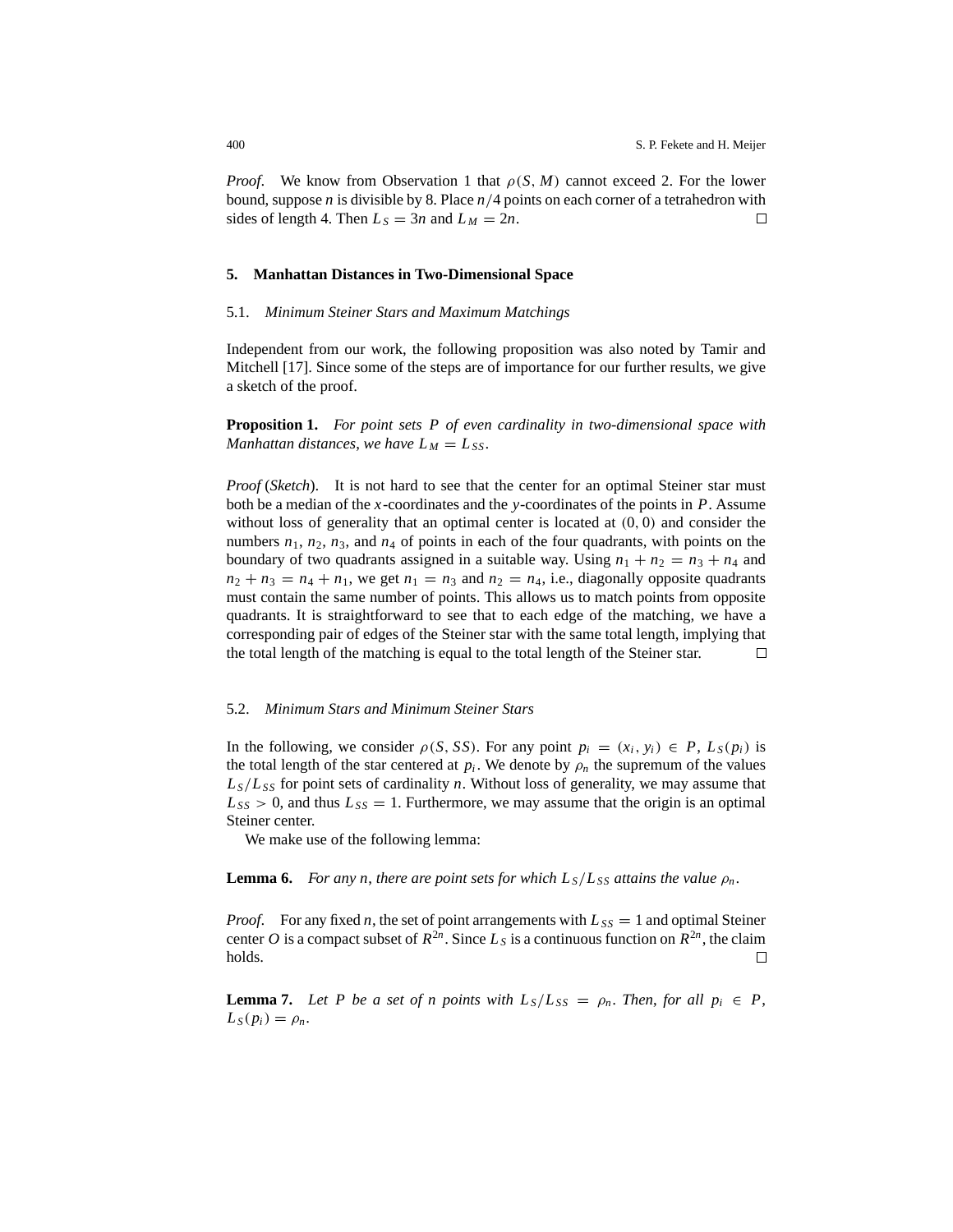*Proof.* Suppose there is a point  $p_i$  with  $L_S(p_i) > L_S$ . For sufficiently small  $\varepsilon$ , replacing *p<sub>i</sub>* by the point  $p'_i = (1 - \varepsilon)p_i$  does not turn  $p'_i$  into an optimal star center. Thus, the replacement reduces  $L_{SS}$  by some small  $\varepsilon'$ , but  $L_S$  by not more than  $\varepsilon'$ . Therefore, the new arrangement has a ratio of at least  $(L_S - \varepsilon')/(L_{SS} - \varepsilon') > L_S/L_{SS} = \rho_n$ , a contradiction. □

It is straightforward to see that this implies the following:

**Corollary 1.** *For an arrangement with*  $L_S/L_{SS} = \rho_n$ , we cannot move a vertex such *that*  $L_{SS}$  *decreases by*  $\varepsilon$  *and*  $L_S$  *by not more than*  $\varepsilon$ *.* 

**Corollary 2.** *For an arrangement with*  $L_S/L_{SS} = \rho_n$ , we cannot move a vertex such *that*  $L_{SS}$  *remains the same, one or more of the*  $L_S(p_i)$  *increase, and none of them decreases*.

The following implication allows a further reduction of arrangements that can achieve the worst-case ratio; it will be used for the proof of Lemma 10.

**Corollary 3.** *For any arrangement in two-dimensional space with Manhattan distances and with*  $L_s/L_{ss} = \rho_n$ , *there cannot be two points*  $p_1 = (x_1, y_1) \neq p_2 = (x_2, y_2)$ , *such that p*<sub>1</sub> *lies between p*<sub>2</sub> *and the origin, i.e.,*  $0 \leq (x_1, y_1) \leq (x_2, y_2)$ ,  $or$   $0 \leq (-x_1, y_1) \leq$  $(-x_2, y_2)$ , *or*  $0 \le (x_1, -y_1) \le (x_2, -y_2)$ , *or*  $0 \le (-x_1, -y_1) \le (-x_2, -y_2)$ .

*Proof.* In any of the four cases, it is straightforward to see that  $L_S(p_1) < L_S(p_2)$ .  $\Box$ 

The next lemma shows that we may restrict our attention to arrangements with extreme points on the coordinate axes:

**Lemma 8.** *For any arrangement in two-dimensional space with Manhattan distances and with*  $L_s/L_{SS} = \rho_n$ , *any point*  $p_i = (x_i, y_i)$  *with minimal or maximal x<sub>i</sub> among the points in P must have*  $y_i = 0$ *. Conversely, minimal or maximal*  $y_i$  *implies*  $x_i = 0$ *.* 

*Proof.* Without loss of generality consider a point  $p_i$  with maximal  $y_i$  and assume  $x_i > 0$ . Let  $x_k = \max\{x_i | j \neq i\}$ . If  $x_i - x_k = \delta > 0$ , replace  $p_i$  by  $(x_k, y_i + \delta)$ ; this does not change  $L_S$  or  $L_{SS}$ , and allows us to consider without loss of generality the case *x<sub>i</sub>* − *x<sub>k</sub>* ≤ 0.

For sufficiently small  $\varepsilon$ , replace  $p_i$  by  $p'_i = p_i + (-\varepsilon, \varepsilon)$ . This does not change  $L_{SS}$ , increases  $L_S(p_k)$ , and does not decrease  $L_S(p_j)$  for any  $j \neq k$ , contradicting Corollary 2. □

**Lemma 9.** *For any n, we have*  $\rho_n \leq \rho_{kn}$ .

*Proof.* Suppose we have an arrangement of *n* points with  $L_s/L_{SS} = \rho_n$ . Replace each point by *k* copies; this yields an arrangement of *kn* points with  $L_S/L_{SS} = \rho_n$ .  $\Box$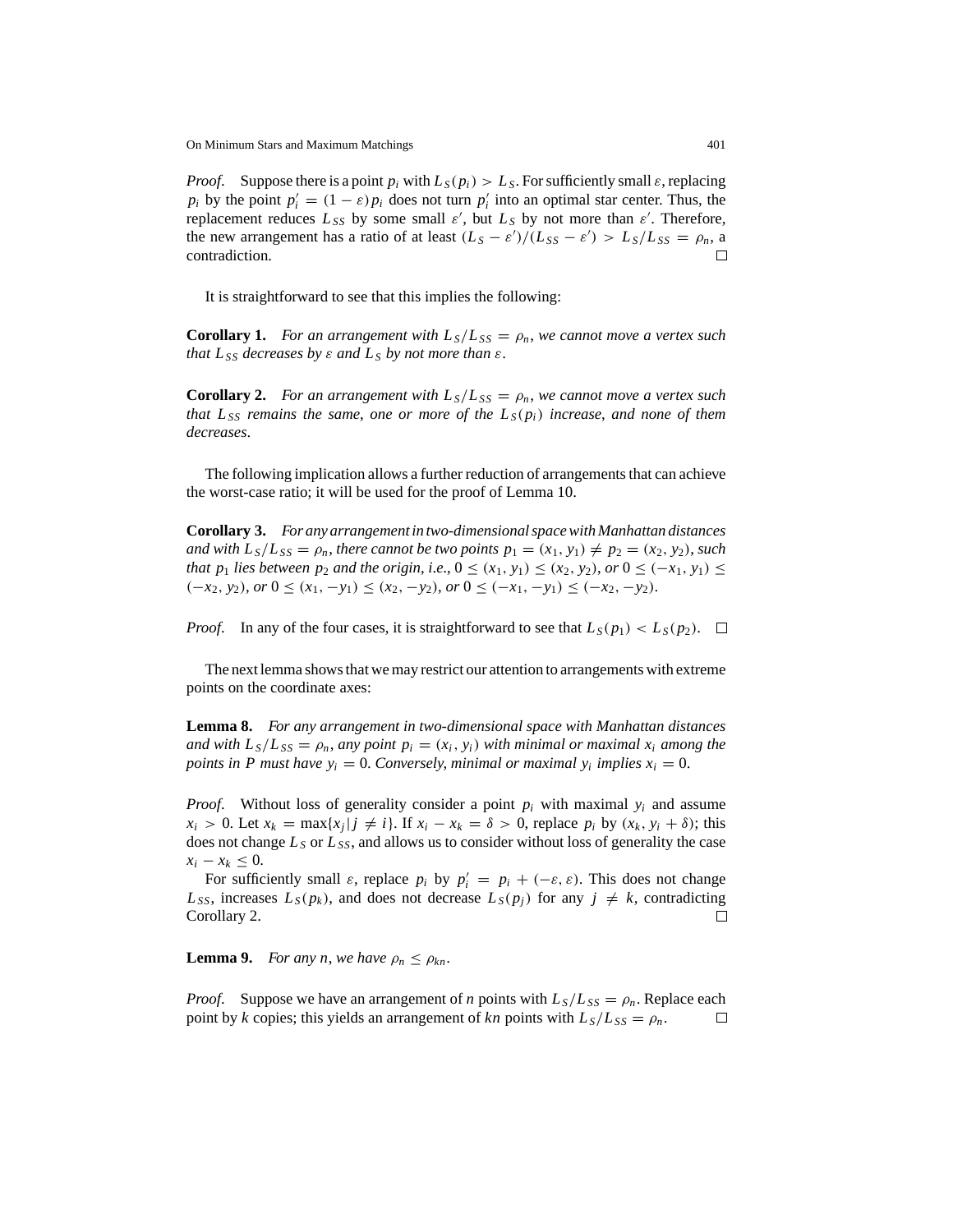**Lemma 10.** *For any arrangement in two-dimensional space with Manhattan distances and with*  $L_s/L_{SS} = \rho_n$ , *there can be at most four points*  $p_i$  *with*  $x_i, y_i \neq 0$ .

*Proof.* Assume that there are at least five points not on coordinate axes. Then we may assume without loss of generality that two of them (say,  $p_1 = (x_1, y_1), p_2 = (x_2, y_2)$ ) are in the positive quadrant. Because of Corollary 3, we may assume that  $0 < x_2 < x_1$ and  $0 < y_1 < y_2$ . Define

> $n_0$  = the number of vertices *i* with  $x_1 < x_i$ ,  $n_1$  = the number of vertices  $i \neq 1, 2$  with  $x_1 \leq x_i \leq x_2$ ,  $n_2$  = the number of vertices *i* with  $x_i < x_2$ ,  $m_0$  = the number of vertices *i* with  $y_2 < y_i$ ,  $m_1$  = the number of vertices  $i \neq 1, 2$  with  $y_1 \leq y_i \leq y_2$ ,  $m_2$  = the number of vertices *i* with  $y_i$  <  $y_1$ .

So  $n_2 > n_0$  and  $m_2 > m_0$ . Let  $\varepsilon_x$  and  $\varepsilon_y$  be such that  $\varepsilon_x/\varepsilon_y = (m_2 - m_0)/(n_2 - n_0)$ . Also let  $\varepsilon_x$  and  $\varepsilon_y$  be positive but smaller than the smallest nonzero difference between the *x*-coordinates and *y*-coordinates of any two points, respectively. Now replace  $p_1$  by  $p_1' = p_1 + (\varepsilon_x, -\varepsilon_y)$  and  $p_2$  by  $p_2' = p_2 + (-\varepsilon_x, +\varepsilon_y)$ . It is not hard to see that these replacements do not decrease  $L_S(p_i)$  for any  $i \neq 1, 2$ . Furthermore,  $L_{SS}$  does not change. The value  $L_S(p_1)$  changes by  $\Delta_1 = (n_2 + n_1 - n_0)\varepsilon_x + (-m_2 + m_1 + m_0)\varepsilon_y + 2\varepsilon_x + 2\varepsilon_y$ . So  $\Delta_1 > (n_2 - n_0)\varepsilon_x + (-m_2 + m_0)\varepsilon_y = (m_2 - m_0)\varepsilon_y + (-m_2 + m_0)\varepsilon_y = 0$ . Similarly, the value  $L_S(p_2)$  changes by  $(-n_2 + n_1 + n_0)\varepsilon_x + (m_2 + m_1 - m_0)\varepsilon_y + 2\varepsilon_x + 2\varepsilon_y$ , which is also positive. This contradicts Corollary 2. П

In order to analyze the limit of the sequence  $\rho_n$ , we define a sequence  $\beta_n$ . This is the supremum of the values  $L<sub>S</sub>/L<sub>SS</sub>$  for all arrangements of *n* points, such that any point lies on a coordinate axis.

With the help of Corollary 3 and Lemmas 9 and10, it is not hard to prove that, for arrangements with many points, the bounded number of points not on coordinate axes becomes negligible for the worst-case ratio:

**Lemma 11.**  $\limsup_{n\to\infty} \rho_n = \limsup_{n\to\infty} \beta_n$ .

*Proof.* For any *n*, consider a point arrangement  $P_n$  with  $L_{SS} = 1$  and  $L_S = \rho_n$ . By Lemma 10, for any  $P_n$ , there can be at most four points not on coordinate axes; by Corollary 3, we conclude that the points on the axes are positioned at  $p_1 = (d_1, 0)$ ,  $\sum_{i=1}^{4} n_i \geq n-4.$  $p_2 = (0, d_2), p_3 = (-d_3, 0), p_4 = (0, -d_4)$ , with multiplicities  $n_1, n_2, n_3, n_4$ , and

Because of Lemma 9, we are done if there are only finitely many  $P_n$  with a point not on an axis. So assume there are infinitely many  $P_n$  with a point  $p_0 = (x_0, y_0) > (0, 0)$ . By Corollary 3, we conclude that, for any such  $P_n$ ,  $d_1 > x_0$  and  $d_2 > y_0$ . If  $d_1$  and  $d_2$ tend to zero as *n* becomes large, the contribution of  $p_0$  to  $L_{SS}$  and  $L_S$  becomes arbitrarily small, and we are done.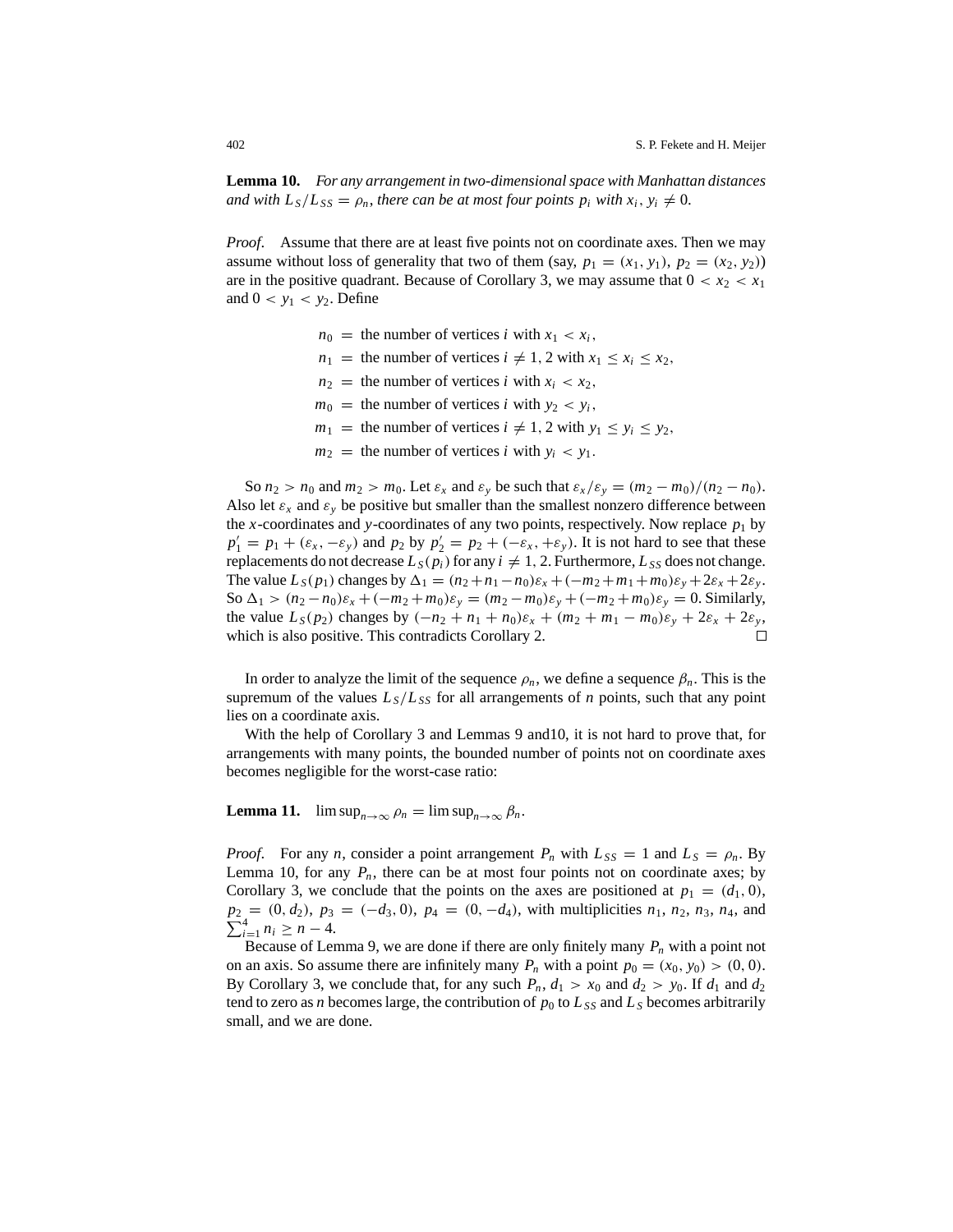On Minimum Stars and Maximum Matchings 403

So suppose without loss of generality that  $d_1 = \max\{d_j | j = 1, \ldots, 4\}$  and that  $d_1$ remains bounded from below. Since  $L_{SS} = 1$ , this means that  $n_1$  remains bounded. As *n* becomes large, it follows that some  $n_i$  become arbitrarily large. Then  $L_{SS} = 1$  implies that  $d_i$  tends to zero. Consider the star  $E_{S(i)}$  centered at  $p_i$ . Using 0 as a lower and  $3d_1$ as an upper bound for the distance of points not on axes to  $p_1$  and  $p_i$ , respectively, we get

$$
||E_{S(1)}|| \ge n_2d_2 + n_3d_3 + n_4d_4 + (n_2 + n_3 + n_4)d_1 = \sum_{j=1}^4 n_jd_j + \left(\sum_{j=1}^4 n_j - 2n_1\right)d_1,
$$

whereas

$$
||E_{S(i)}|| \leq 12d_1 + \sum_{j=1}^4 n_j d_j + \left(\sum_{j=1}^4 n_j - 2n_i\right) d_i.
$$

This means that, for sufficiently large *n*, we have

$$
||E_{S(1)}|| - ||E_{S(i)}|| \ge (d_1 - d_i) \sum_{j=1}^{4} n_j - 2n_1d_1 + 2n_id_i - 12d_1 > 0,
$$

since  $(d_1 - d_i) \sum_{j=1}^4 n_j$  gets arbitrarily large for increasing *n*, while all other terms are bounded from below. This contradicts Lemma 7, and we are done.

In order to establish an upper bound of the sequence  $\beta_n$ , we need the following lemma:

**Lemma 12.** *Let*  $0 \le \lambda_1, \ldots, \lambda_{2d} < \frac{1}{2}$ , such that  $\sum_{i=1}^{2d} \lambda_i = 1$ . *Then* 

$$
\sum_{i=1}^{2d} \frac{\lambda_i}{1-2\lambda_i} \ge \frac{d}{d-1}.
$$

*Proof.* Since  $f(x) = x/(1 - 2x)$  is a convex function on the interval  $[0, \frac{1}{2})$ , we have from Jensen's inequality [15]

$$
f\left(\sum_{i=1}^{2d}\frac{1}{2d}\lambda_i\right)\leq \frac{1}{2d}\sum_{i=1}^{2d}f(\lambda_i).
$$

So

$$
\frac{1}{2d-2} \le \frac{1}{2d} \sum_{i=1}^{2d} \frac{\lambda_i}{1-2\lambda_i}
$$

from which the lemma follows.

Now we can proceed to prove the following:

**Theorem 6.** *For point sets P in two-dimensional space with Manhattan distances*, *we have*  $\rho(S, SS) = \frac{3}{2}$ .

 $\Box$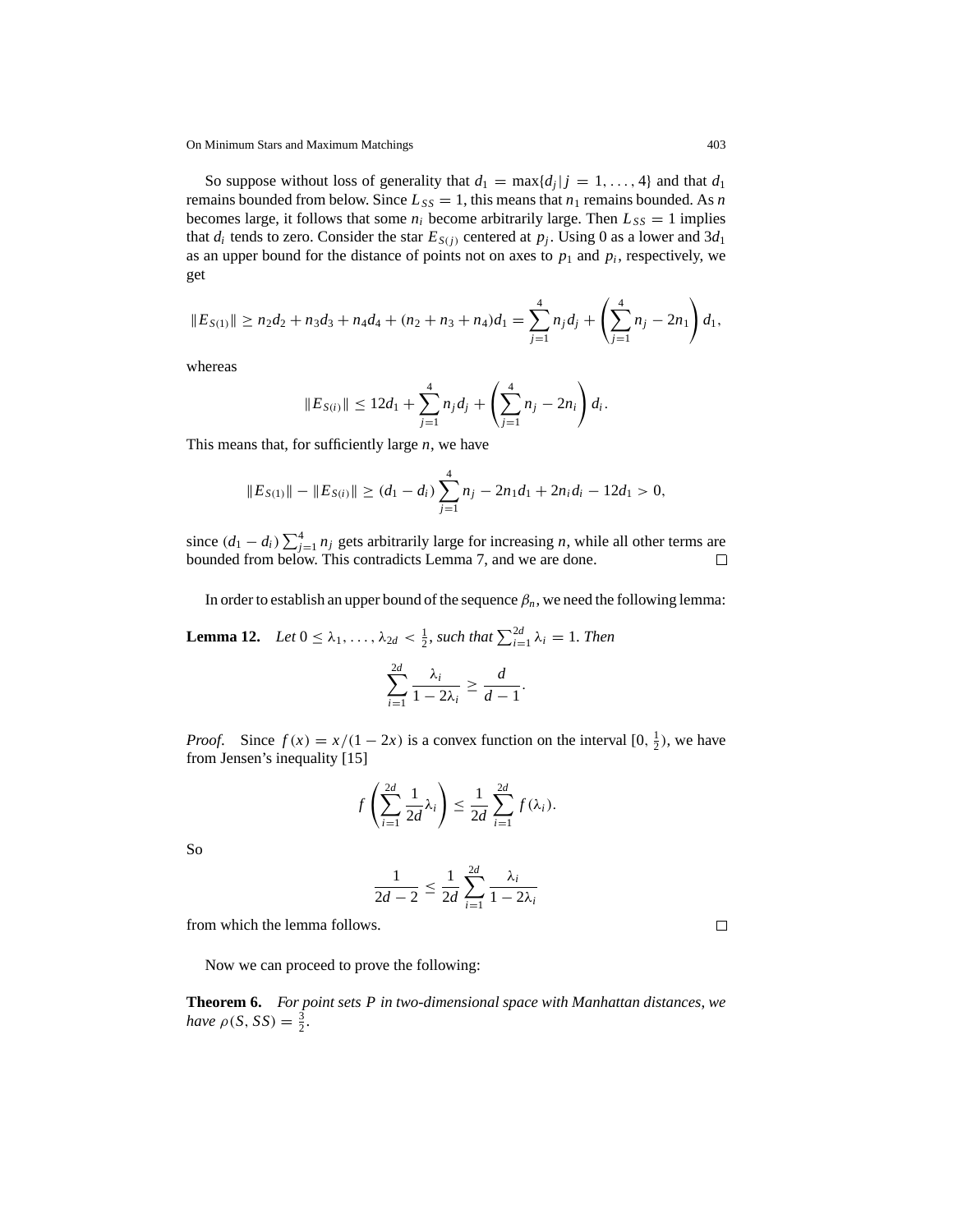*Proof*. To see the lower bound, suppose *n* is divisible by 4. Place *n*/4 points on each corner of the points  $(1, 0), (0, 1), (-1, 0), (0, -1)$ . Then  $L_s = 3n/2$  and  $L_{ss} = n$ .

By Lemma 11, we only have to show that  $\beta_n \leq \frac{3}{2}$  for the upper bound. Similar to Lemma 6, we can assume that there are sets of *n* points for which  $L_s/L_{SS} = \beta_n$ . By Lemma 3, these sets consist of  $n_1$  points  $p_1$  at position  $(d_1, 0)$ , of  $n_2$  points  $p_2$  at position  $(0, d_2)$ , of  $n_3$  points  $p_3$  at position  $(-d_3, 0)$ , and of  $n_4$  points  $p_4$  at position  $(0, -d_4)$ , with  $d_i \geq 0$ . We assume that

$$
L_{SS} = \sum_{i=1}^{4} n_i d_i = 1.
$$
 (1)

Furthermore,  $L_S(p_i) = \sum_{j \neq i} n_j(d_i + d_j) = (\sum_{j=1}^4 n_jd_j) + (\sum_{j=1}^4 n_jd_i) - 2n_id_i$  $1 + (n - 2n_i)d_i$ . By Lemma 7, we have  $L_S(p_i) = \beta_n$ , which implies

$$
d_i = \frac{\beta_n - 1}{(n - 2n_i)}.\tag{2}
$$

Equations (1) and (2) yield

$$
\frac{1}{\beta_n - 1} = \sum_{i=1}^{4} \frac{n_i}{(n - 2n_i)}.
$$
 (3)

With  $n_i/n = \lambda_i$ , Lemma 12 implies  $1/(\beta_n - 1) \ge 2$ , so  $\beta_n \le \frac{3}{2}$ , and we are done. □

Together with Theorem 1, this implies the following:

**Corollary 4.** *For point sets P of even cardinality in two-dimensional space with Manhattan distances, we have*  $\rho(S, M) = \frac{3}{2}$ .

# **6. Manhattan Distances in Three-Dimensional Space**

It was noted by Tamir and Mitchell in [17] that the equality  $L_M = L_{SS}$  that holds in two-dimensional rectilinear space is no longer valid in three-dimensional space. In fact, their example  $P = \{(1, 1, 1), (1, -1, -1), (-1, 1, -1), (-1, -1, 1)\}$  shows that  $\rho(SS, M) \geq \frac{3}{2}$ . The following result shows that this is a worst-case example:

**Theorem 7.** *For point sets P of even cardinality in three-dimensional space with Manhattan distances, we have*  $\rho(SS, M) = \frac{3}{2}$ .

*Proof.* Assume that  $O = (0, 0, 0)$  is the center of an optimal Steiner star, so  $\left| \{p_i | x_i \leq \theta_i\} \right|$  $|0\rangle| \le n/2, |\{p_i|x_i > 0\}| \le n/2, |\{p_i|y_i < 0\}| \le n/2$ , etc. Then  $L_{SS} = \sum_i |x_i| + C_i$  $|y_i| + |z_i|$ . Without loss of generality, assume that  $\sum_i |z_i| \leq \sum_i |x_i| \leq \sum_i |y_i|$ . Now consider the point set  $P' = \{p'_i | i = 1, ..., n\}$ , where  $p'_i = (x_i, y_i, 0)$ . Because of the above conditions, *O* is the center of an optimal Steiner star  $E_{SS}^{*'}$  for *P'*. We have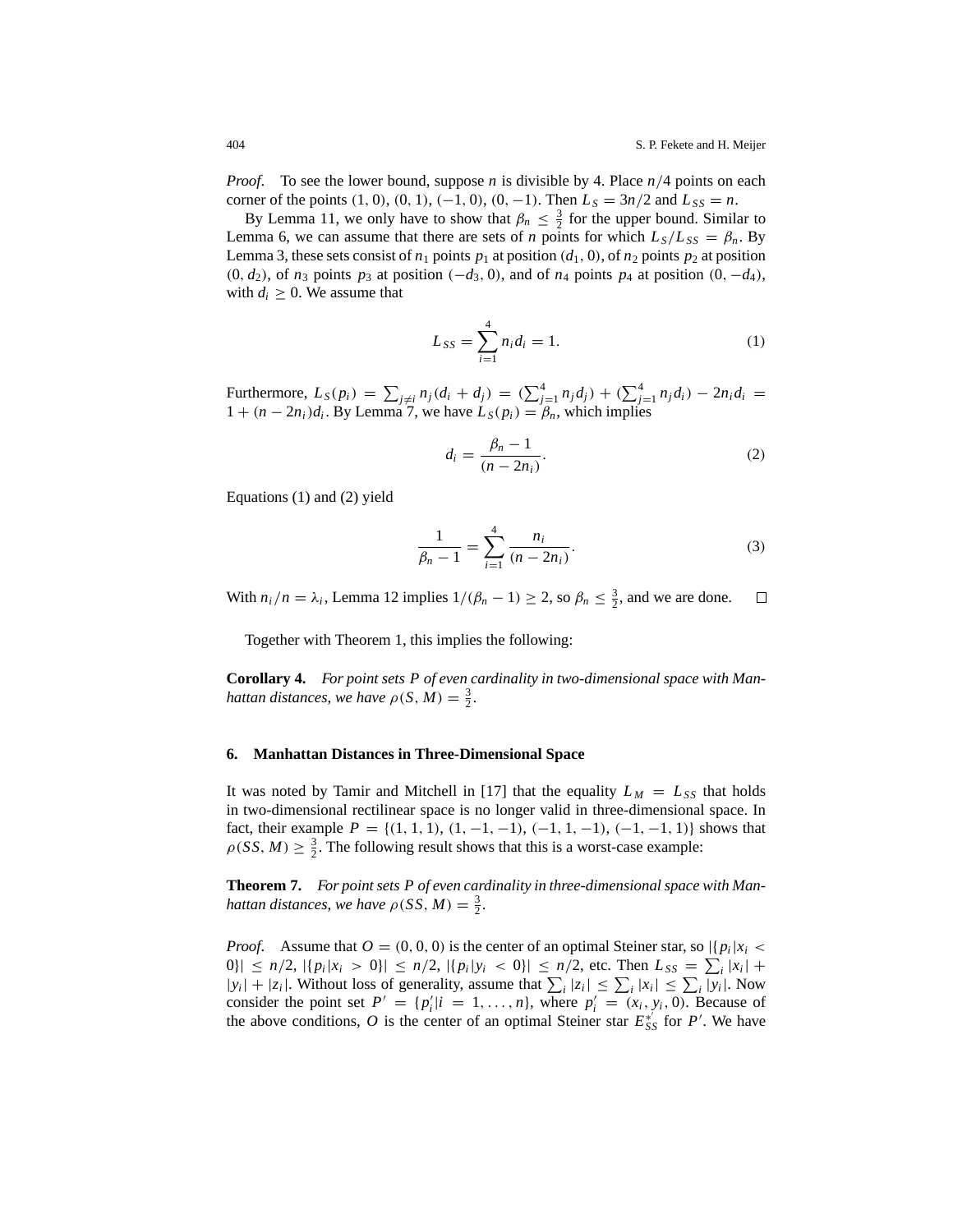$||E_{SS}^{*}|| = \sum_{i} |x_i| + |y_i| \ge 2/3L_{SS}$ . By Proposition 1, *P'* has a matching  $E_M'$  of size  $||E_{SS}^{*'}||$ , and the claim follows.  $\Box$ 

Using the same tools as in the two-dimensional case, we can show the following for  $\rho(S, SS)$ :

**Theorem 8.** *For point sets P in three-dimensional space with Manhattan distances*, *we have*  $\rho(SS, S) = \frac{5}{3}$ .

*Proof*. For a lower bound, suppose *n* is divisible by 6. Place *n*/6 points on each of the points  $(1, 0, 0)$ ,  $(0, 1, 0)$ ,  $(0, 0, 1)$ ,  $(-1, 0, 0)$ ,  $(0, -1, 0)$ ,  $(0, 0, -1)$ . Then  $L_s = 5n/3$ and  $L_{SS} = n$ .

For the upper bound we proceed similarly to the proof of Theorem 6. Note that Lemmas 6 and 7 and Corollaries 1 and 2 stay valid without any change, as well as Lemmas 9 and 12. It is straightforward to modify Corollary 3 and Lemma 8 to higher dimensions. Lemma 10 is replaced by the following three-dimensional version:

*For any arrangement with*  $L_s/L_{ss} = \rho_n$ , *there can be at most eight points*  $p_i$  *not on coordinate axes*.

This is shown as follows: Suppose there are nine points not on coordinate axes, then there must be at least two points  $p_1 = (x_1, y_1, z_1)$  and  $p_2 = (x_2, y_2, z_2)$  in the same octant, say the positive one. By the analogue of Corollary 3, we cannot have  $0 \leq (x_1, y_1, z_1) \leq (x_2, y_2, z_2) \text{ or } 0 \leq (x_2, y_2, z_2) \leq (x_1, y_1, z_1) \text{ with } p_1 \neq p_2.$  This allows us to consider without loss of generality  $0 < x_1 < x_2$ ,  $0 < y_2 < y_1$  and apply the same modification to the  $x$ - and  $y$ -coordinates of  $p_1$  and  $p_2$  as in the proof of Lemma 10.

With the help of these lemmas, the claim of Lemma 11 still holds. Using Lemma 12 for  $d = 3$ , we get

$$
\frac{1}{\beta_n-1}=\sum_{i=1}^6\frac{n_i}{(n-2n_i)}\geq\frac{d}{d-1}=\frac{3}{2},
$$

implying  $\beta_n \leq \frac{5}{3}$ . This concludes the proof.

For  $\rho(S, M)$ , we only have the following easy observation:

**Observation 4.** *For point sets P of even cardinality in three-dimensional space under Manhattan distances, we have*  $\frac{5}{3} \le \rho(S, M) \le 2$ .

*Proof*. The upper bound follows from Observation 1. For the lower bound, suppose *n* is divisible by 6. Place  $n/6$  points on each of the points  $(1, 0, 0), (0, 1, 0), (0, 0, 1)$ ,  $(-1, 0, 0), (0, -1, 0), (0, 0, -1)$ . Then  $L_s = 5n/3$  and  $L_M = n$ .  $\Box$ 

 $\Box$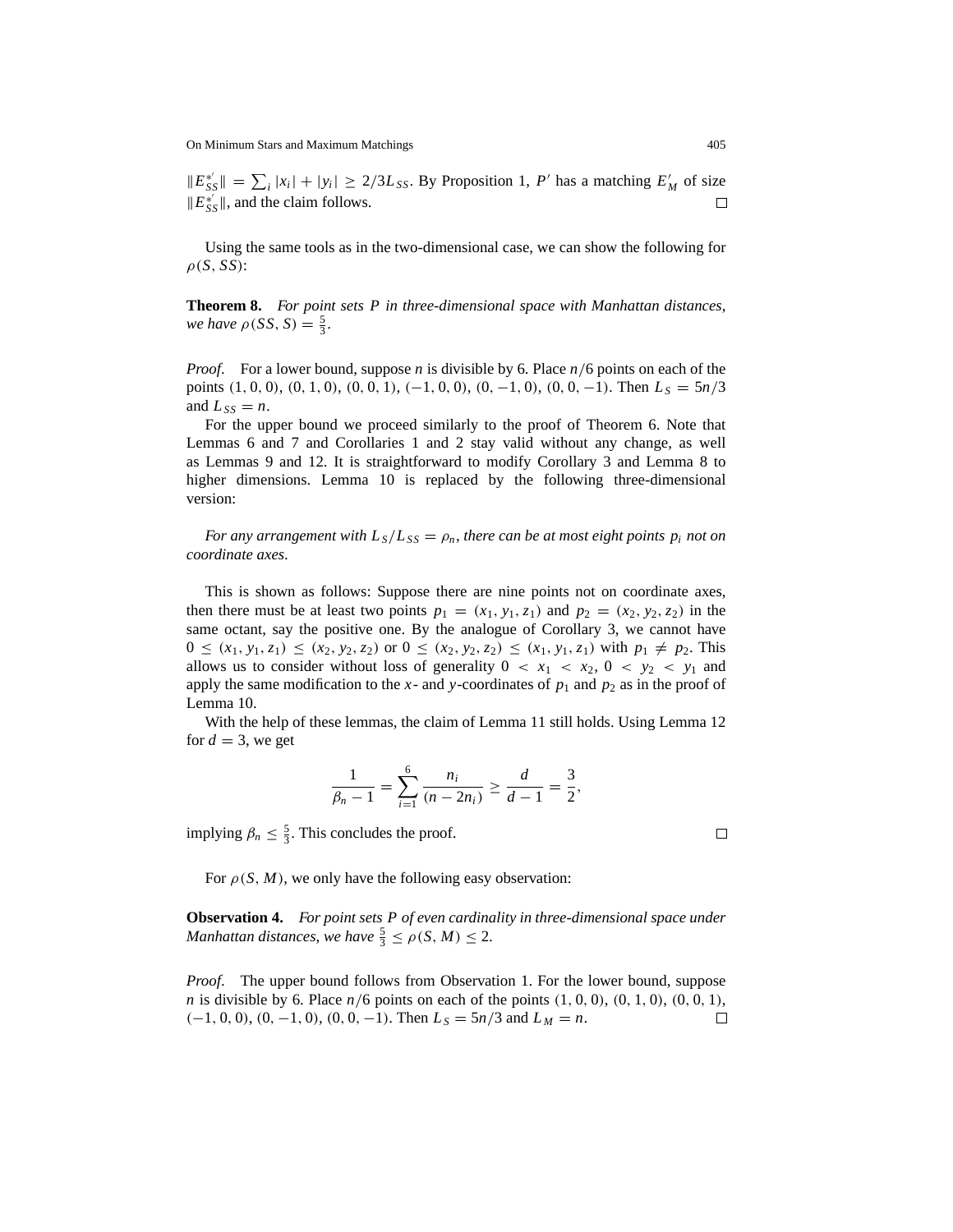| <b>Distances</b> | Dimension | Ratio          | Lower bound                        | Upper bound                         |
|------------------|-----------|----------------|------------------------------------|-------------------------------------|
| Euclidean        | Two       | $\rho$ (SS, M) | $\frac{2}{\sqrt{2}} = 1.15$        | $\frac{2}{\sqrt{3}} = 1.15$         |
|                  |           | $\rho(S,SS)$   | $\frac{4}{\pi} = 1.27$             | $\sqrt{2} = 1.41$                   |
|                  |           | $\rho(S, M)$   | $\frac{4}{3} = 1.33$               | $\frac{2\sqrt{2}}{\sqrt{3}} = 1.63$ |
|                  | Three     | $\rho$ (SS, M) | $\frac{\sqrt{3}}{\sqrt{2}} = 1.22$ | $\sqrt{2} = 1.41 \ldots$            |
|                  |           | $\rho(S,SS)$   | $\frac{4}{3} = 1.33$               | $\sqrt{2} = 1.41$                   |
|                  |           | $\rho(S, M)$   | $\frac{3}{2} = 1.5$                | 2                                   |
| Manhattan        | Two       | $\rho$ (SS, M) | 1                                  | 1                                   |
|                  |           | $\rho(S, SS)$  | $\frac{3}{2} = 1.5$                | $\frac{3}{2} = 1.5$                 |
|                  |           | $\rho(S, M)$   | $\frac{3}{2} = 1.5$                | $\frac{3}{2} = 1.5$                 |
|                  | Three     | $\rho$ (SS, M) | $\frac{3}{2} = 1.5$                | $\frac{3}{2} = 1.5$                 |
|                  |           | $\rho(S,SS)$   | $\frac{5}{3} = 1.66$               | $\frac{5}{3} = 1.66$                |
|                  |           | $\rho(S, M)$   | $\frac{5}{3} = 1.66$               | 2                                   |

**Table 1.** Lower and upper bounds for worst-case ratios.

## **7. Conclusion**

We have derived a number of upper and lower bounds for the largest possible value of the ratios between the size of minimum stars, minimum Steiner stars, and maximum matchings. A summary of our bounds is given in Table 1. Some of these bounds are not tight; in all cases, we suspect that the upper bounds can be improved to match the lower bounds. This belief is strengthened by the fact that some of the tools we used for the case of Manhattan distances (in particular, Lemma 7) are true for Euclidean distances as well. We note the following conjectures:

**Conjecture 1.** *For point sets P in two-dimensional space with Euclidean distances*, *we have*  $\rho(S, SS) = 4/\pi$ .

**Conjecture 2.** *For point sets P in three-dimensional space with Euclidean distances*, *we have*  $\rho(S, SS) = \frac{4}{3}$ .

## **Acknowledgments**

The problem by Suri was around for a few years before he presented it at the 1998 ACM Symposium on Computational Geometry; we would like to thank Gordon Wilfong (who had heard it from Suri) for first bringing it to the second author's attention in 1996. We thank the referees Joe Mitchell and Subhash Suri for very constructive suggestions that helped to improve this paper. Thanks to Arie Tamir for pointing out his related previous work.